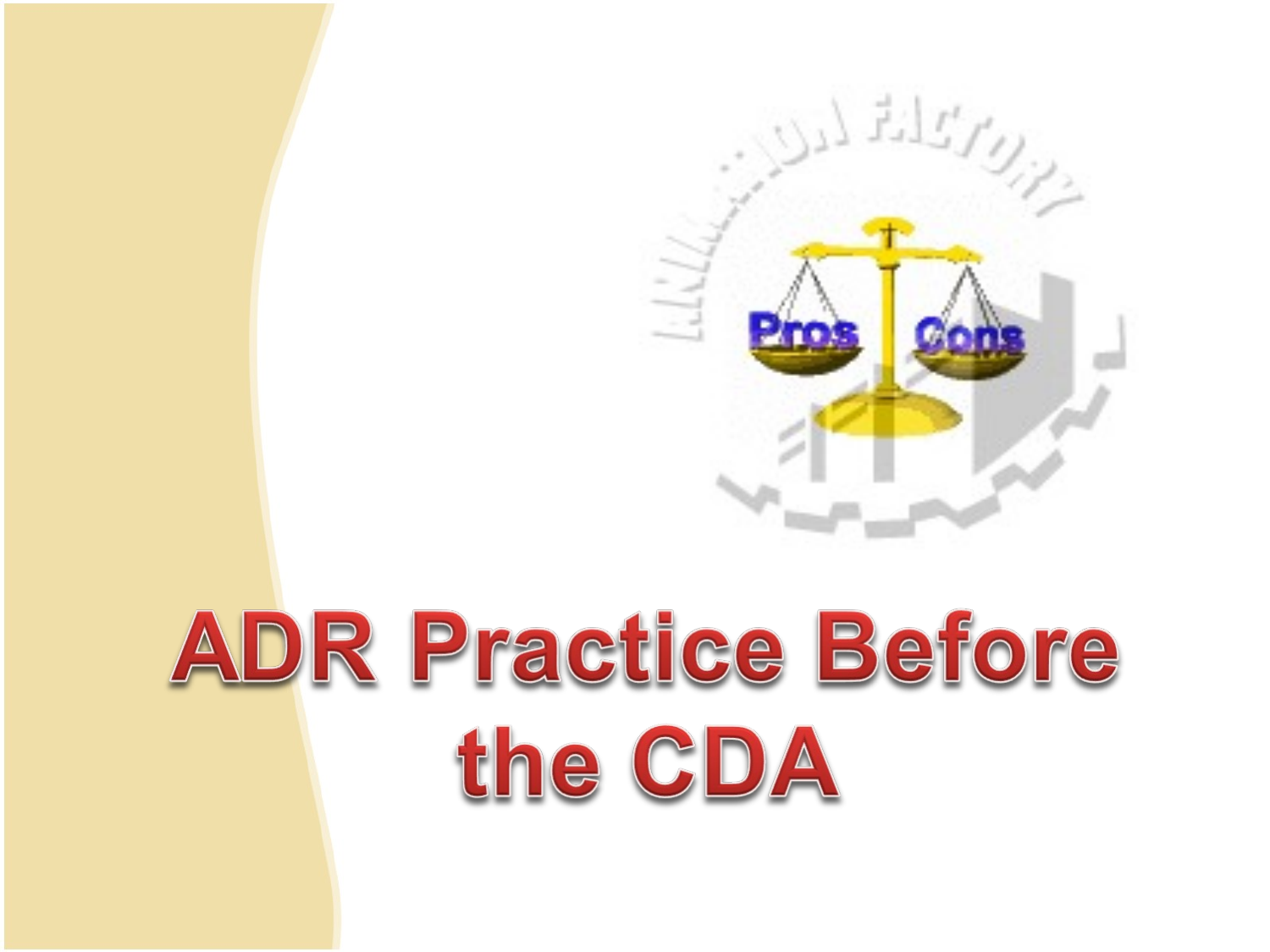• IN THE EVENT OF INTRA-COOPERATIVE OR INTER-COOPERATIVE DISPUTES, CAN THE PARTIES OR THE COOPERATIVE RAISE THE SAID ISSUES FOR RESOLUTION IMMEDIATELY TO THE CDA?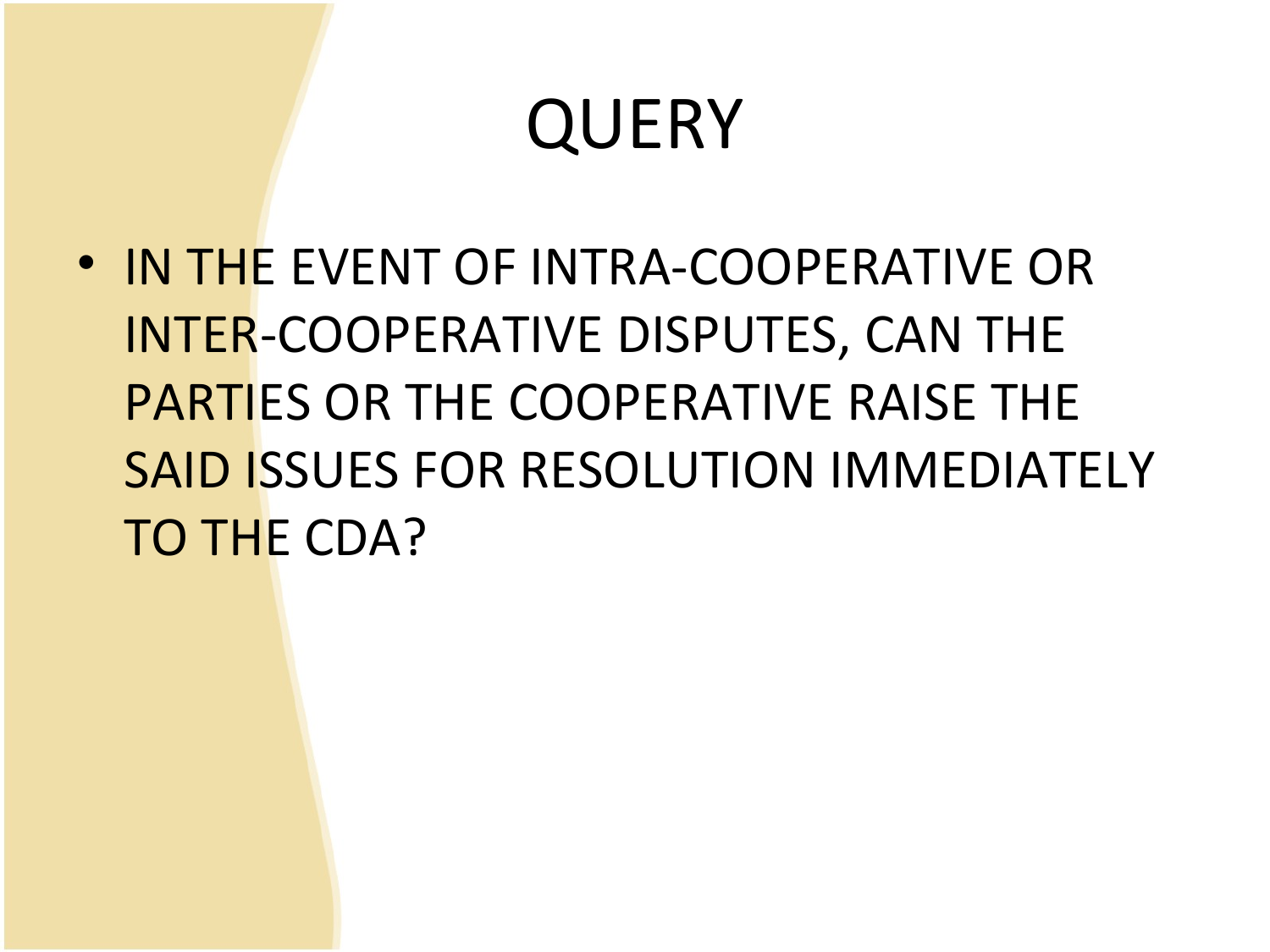• CAN THE PARTIES GO DIRECTLY TO THE REGULAR COURT IN ORDER FOR THE PRESENT DISPUTE TO BE RESOLVE?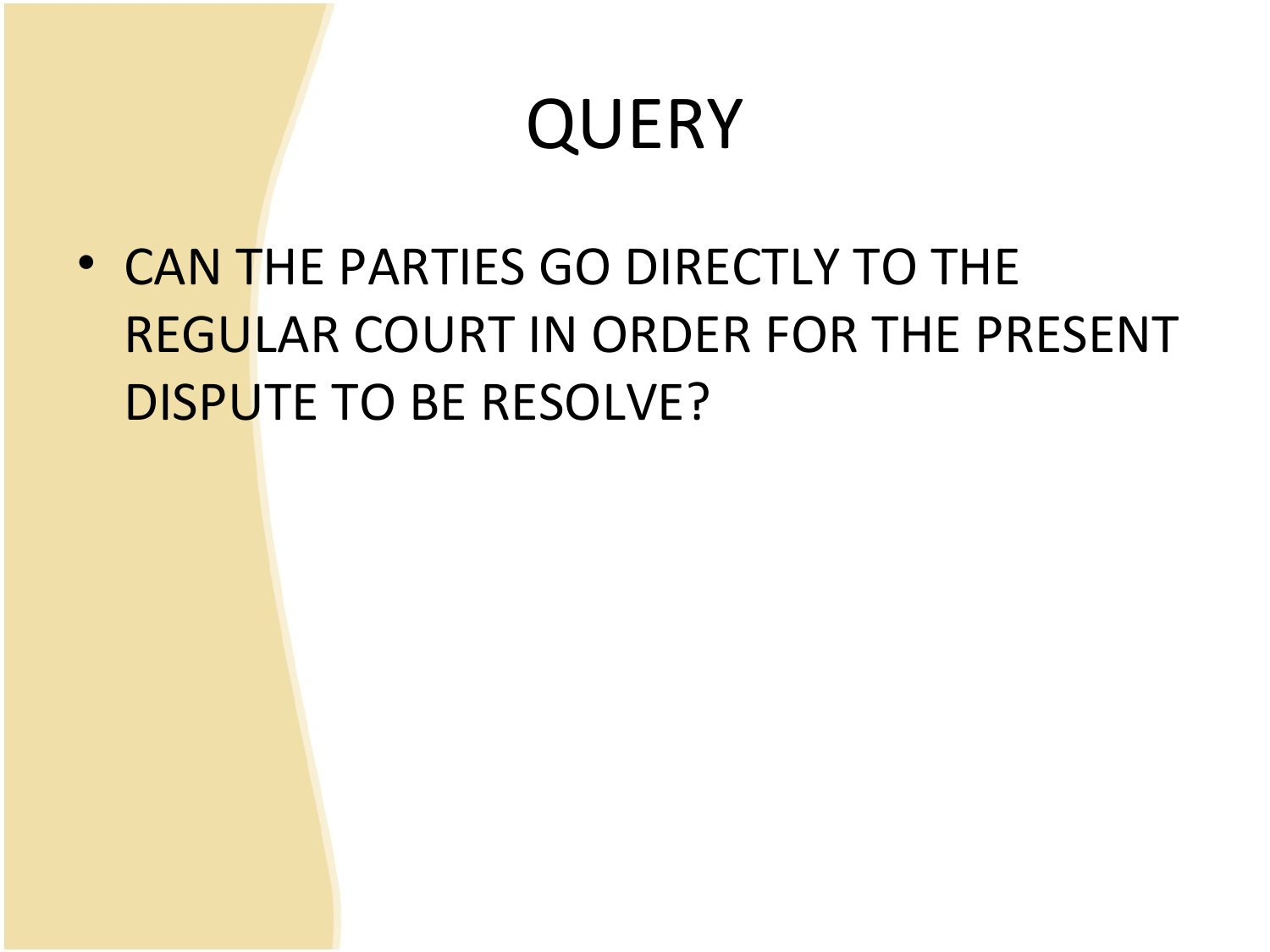• MAY THE REGULAR COURTS REFUSE TO ACT ON THE CASE INVOLVING INTRA-COOPERATIVE OR INTER COOPERATIVE DISPUTES SUBMITTED TO IT?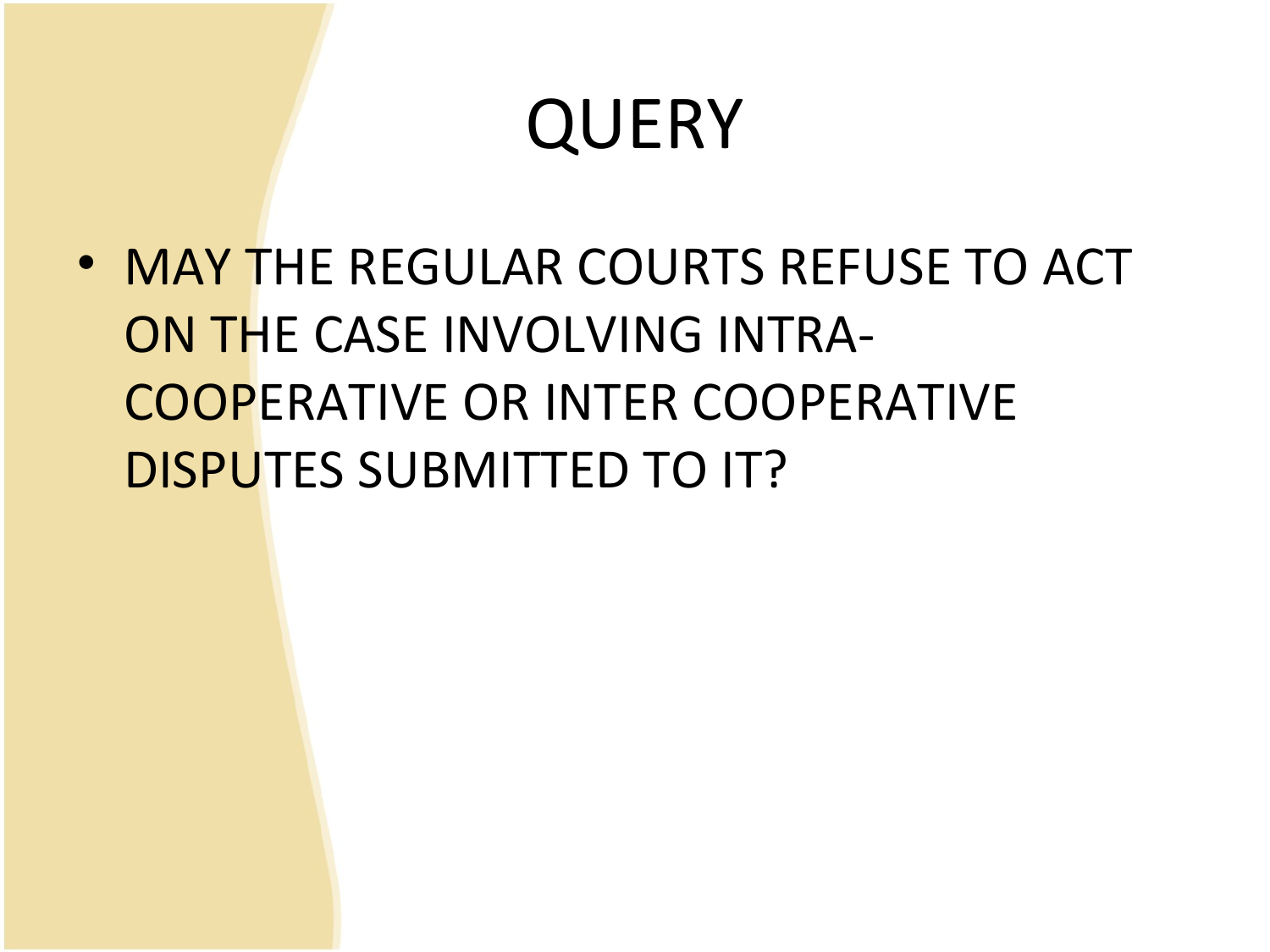• MAY THE COURTS SUBSTITUTE ITS OWN JUDGMENT TO THAT OF THE ARBITRATORS?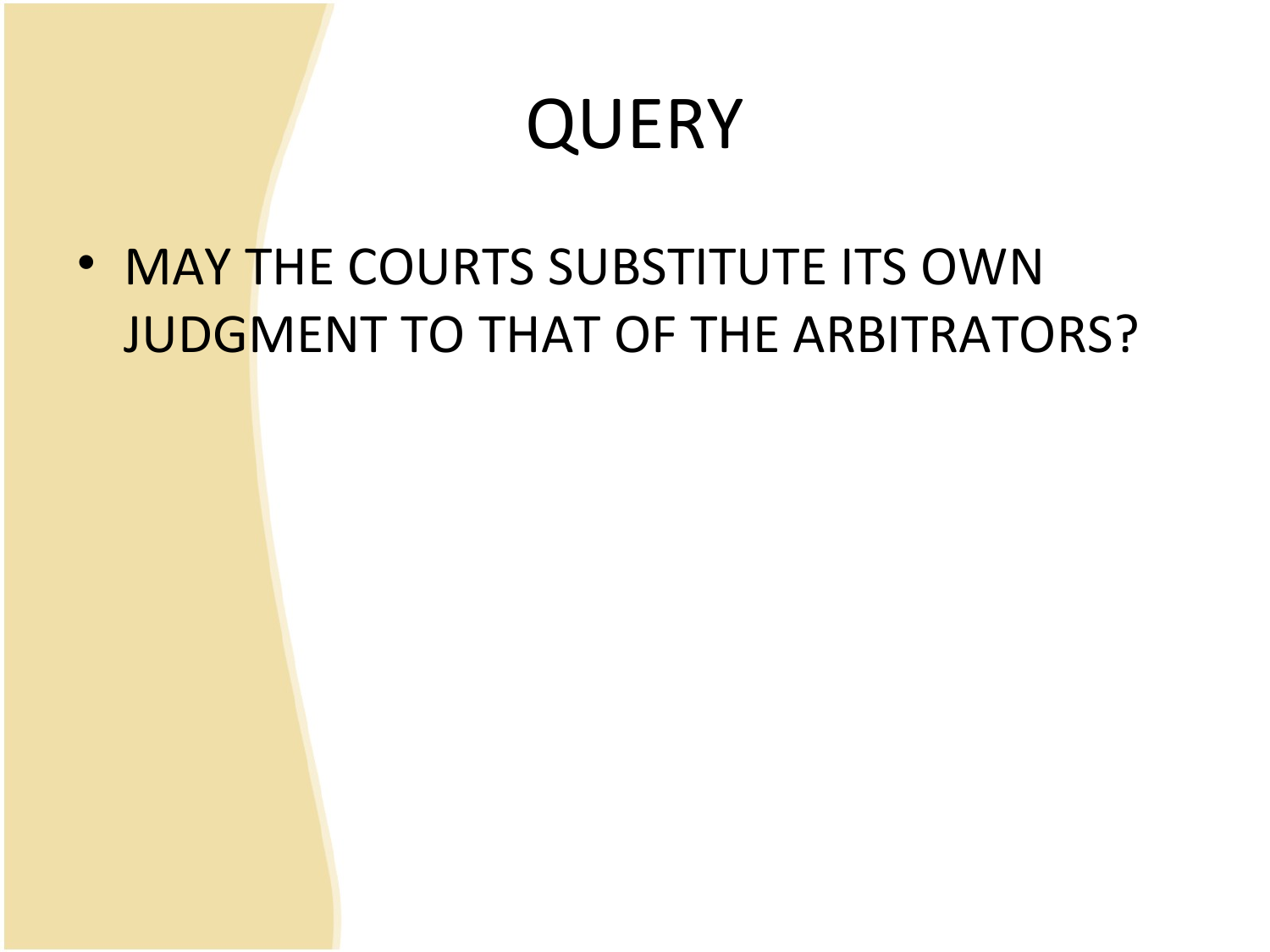# *Declaration of Policy*

• It is hereby declared the policy of the State to promote the viability and growth of cooperatives as instruments of equity, social justice and economic development and to create an agency, in fulfillment of the mandate in Section 15, Article XII of the Constitution.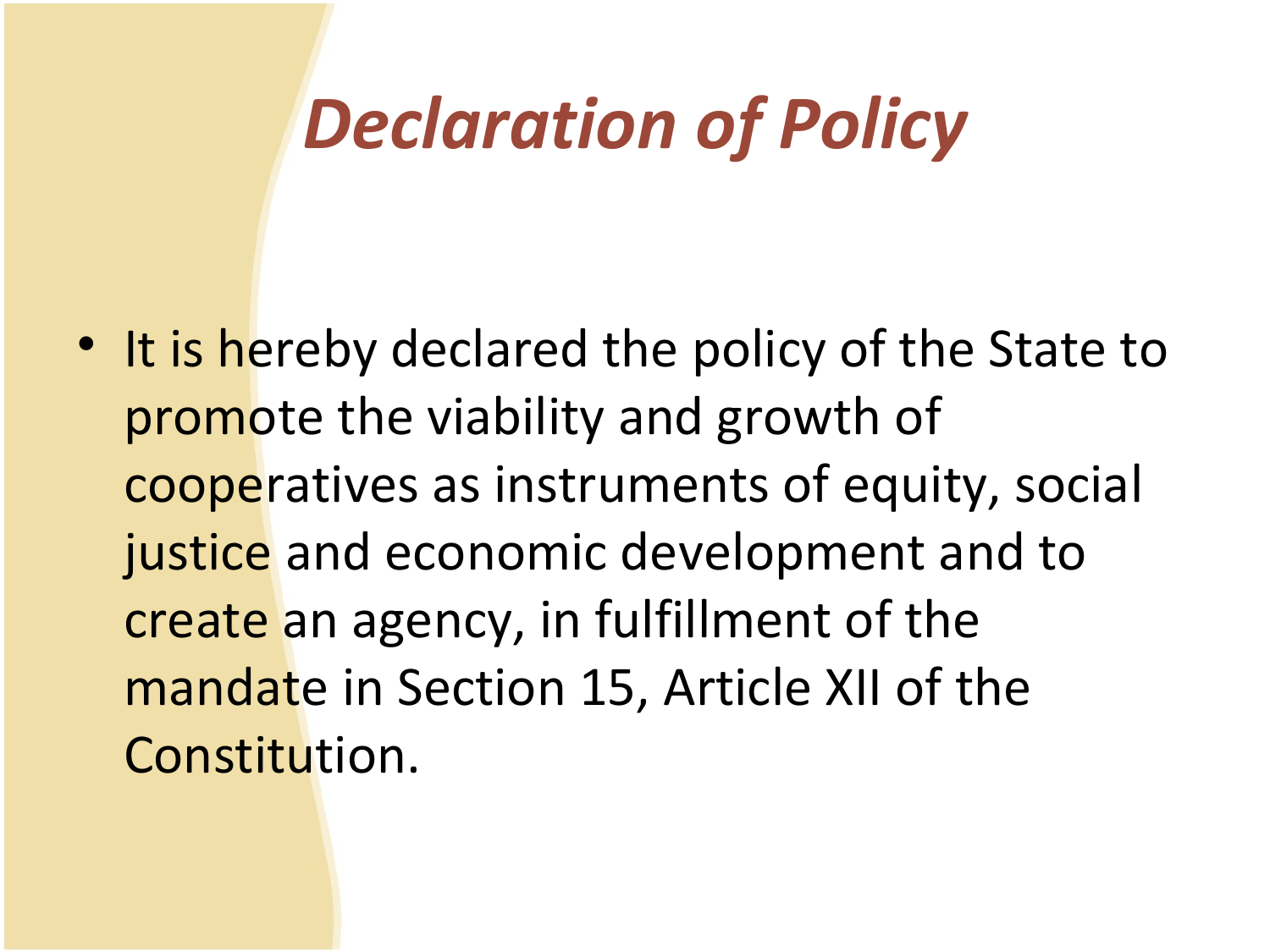## **ADR in the CDA**

• The Cooperative Development Authority is already mandated to implement ADR, particularly mediation and conciliation, even before the passage of R.A. 9285 in 2004.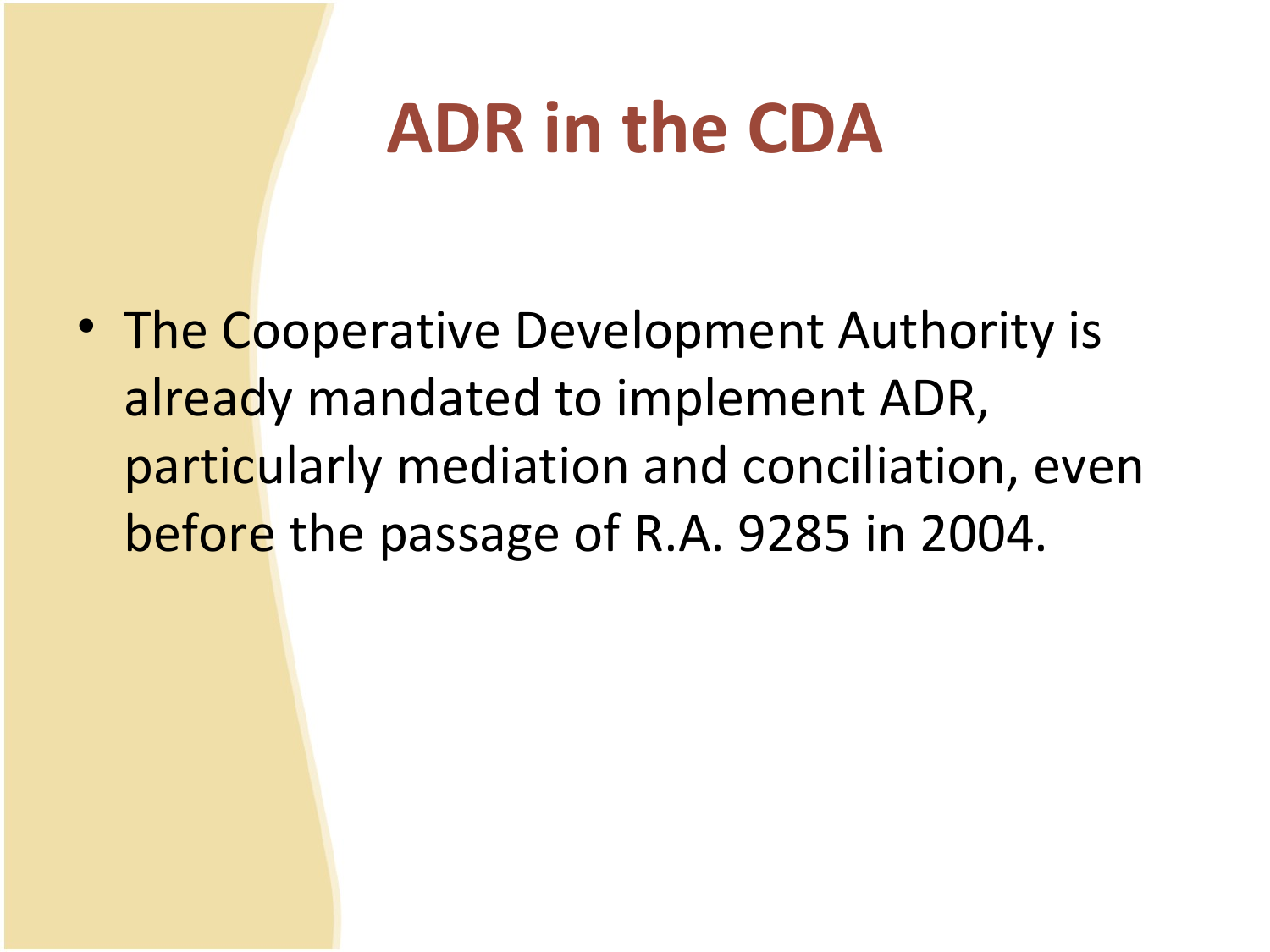### **ADR in the CDA…**

- Section 8 of R.A. 6939 provides that:
- *"Section 8. Mediation and Conciliation. Upon request of either or both parties, the Authority shall mediate and conciliate disputes within a cooperative or between cooperatives: Provided, That if no mediation or conciliation succeeds within three (3) months from request thereof, a certificate of non-resolution shall be issued by the commission prior to the filing of appropriate action before the proper courts."*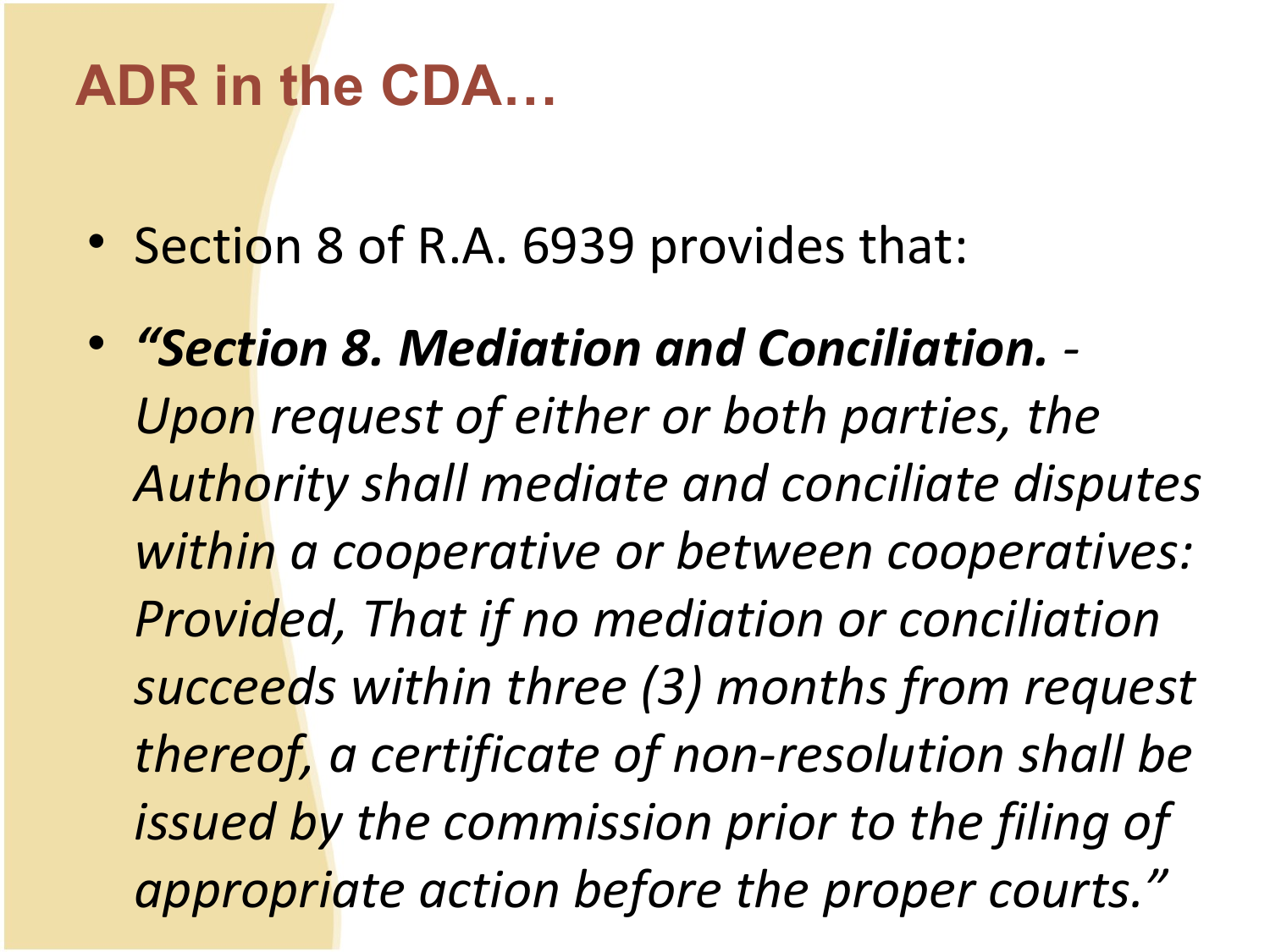### **TIMELINE OF ADR PRACTICE IN THE CDA…….**

• "ART. 137. *Settlement of Disputes, Conciliation, and Mediation Proceedings*. – Disputes among members, officers, directors, and committee members, and intra-cooperative, intercooperative, intra-federation or inter-federation disputes shall, as far as practicable, be settled amicably in accordance with the conciliation or mediation mechanisms embodied in the bylaws of cooperatives and in such other applicable laws.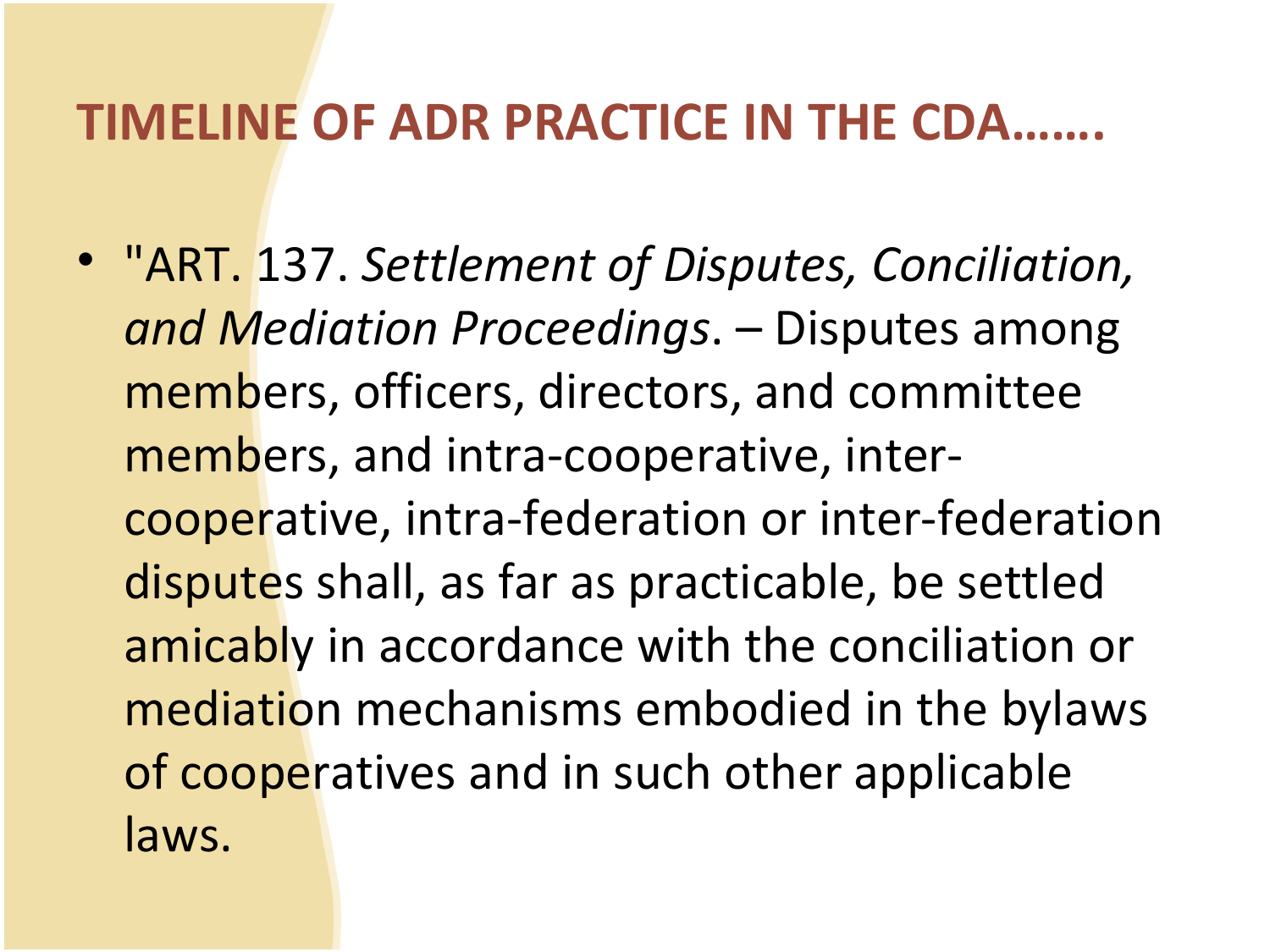### **TIMELINE OF ADR PRACTICE IN THE CDA…….**

- "The conciliation and mediation committee of the cooperative shall facilitate the amicable settlement of intra-cooperative disputes and disputes among members, officers, directors, and committee members.
- "Should such conciliation or mediation proceeding fail, the matter shall be settled through voluntary arbitration: *Provided*, *however*, That before any party can validly file a complaint with the Authority for voluntary arbitration, it must first secure a certification from its conciliation and mediation committee and from the cooperative union or federation to which it belongs that despite all efforts to settle the issues, the same have failed.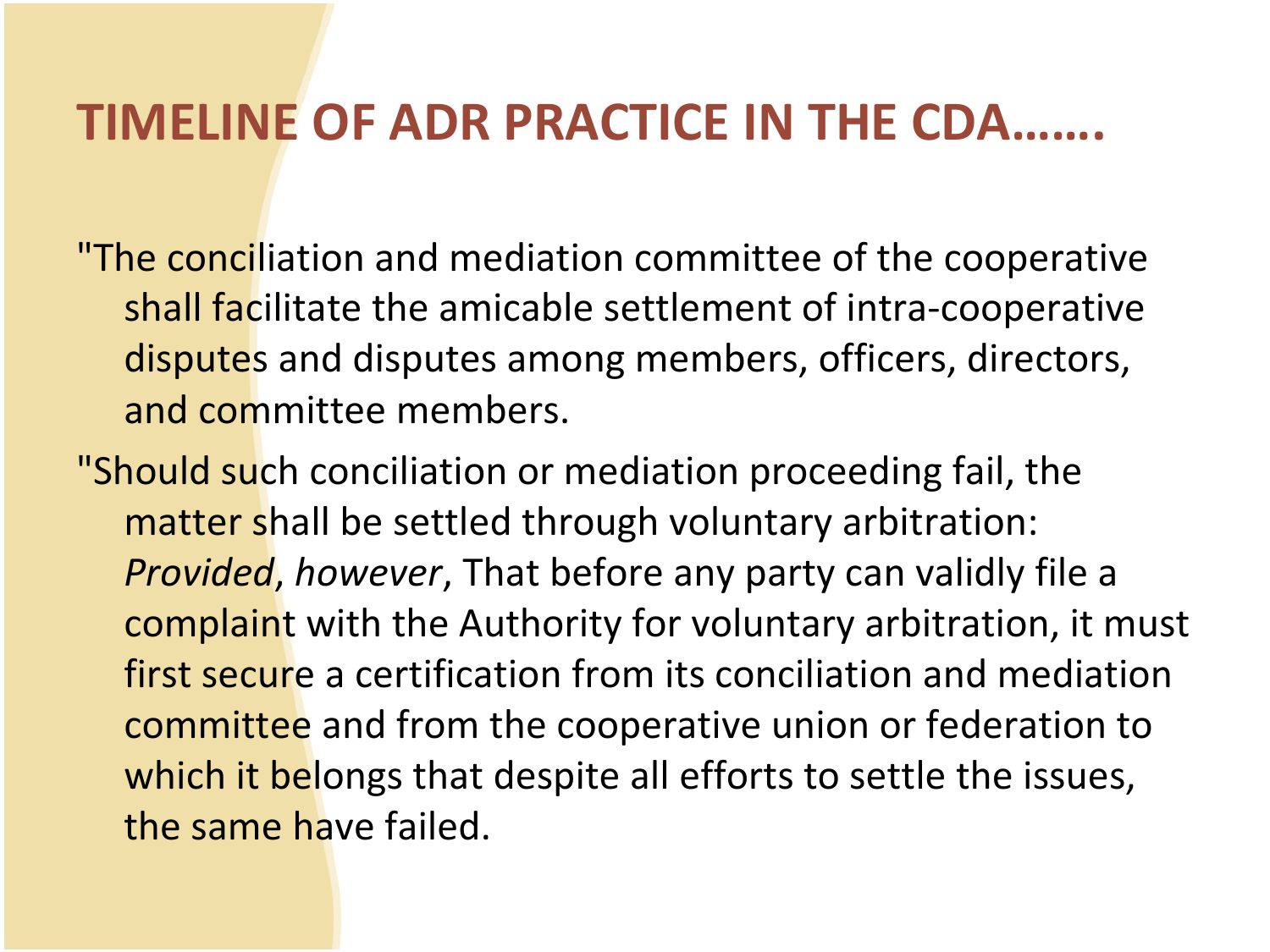### **TIMELINE OF ADR PRACTICE IN THE CDA…….**

"The jurisdiction of the voluntary arbitrators" shall be exclusive and original and their decisions shall be appealable to the Office of the President. The Authority shall issue and adopt the proper rules of procedure governing arbitration as the primary and exclusive mode for dispute resolution in accordance with the Alternative Dispute Resolution Act of 2004.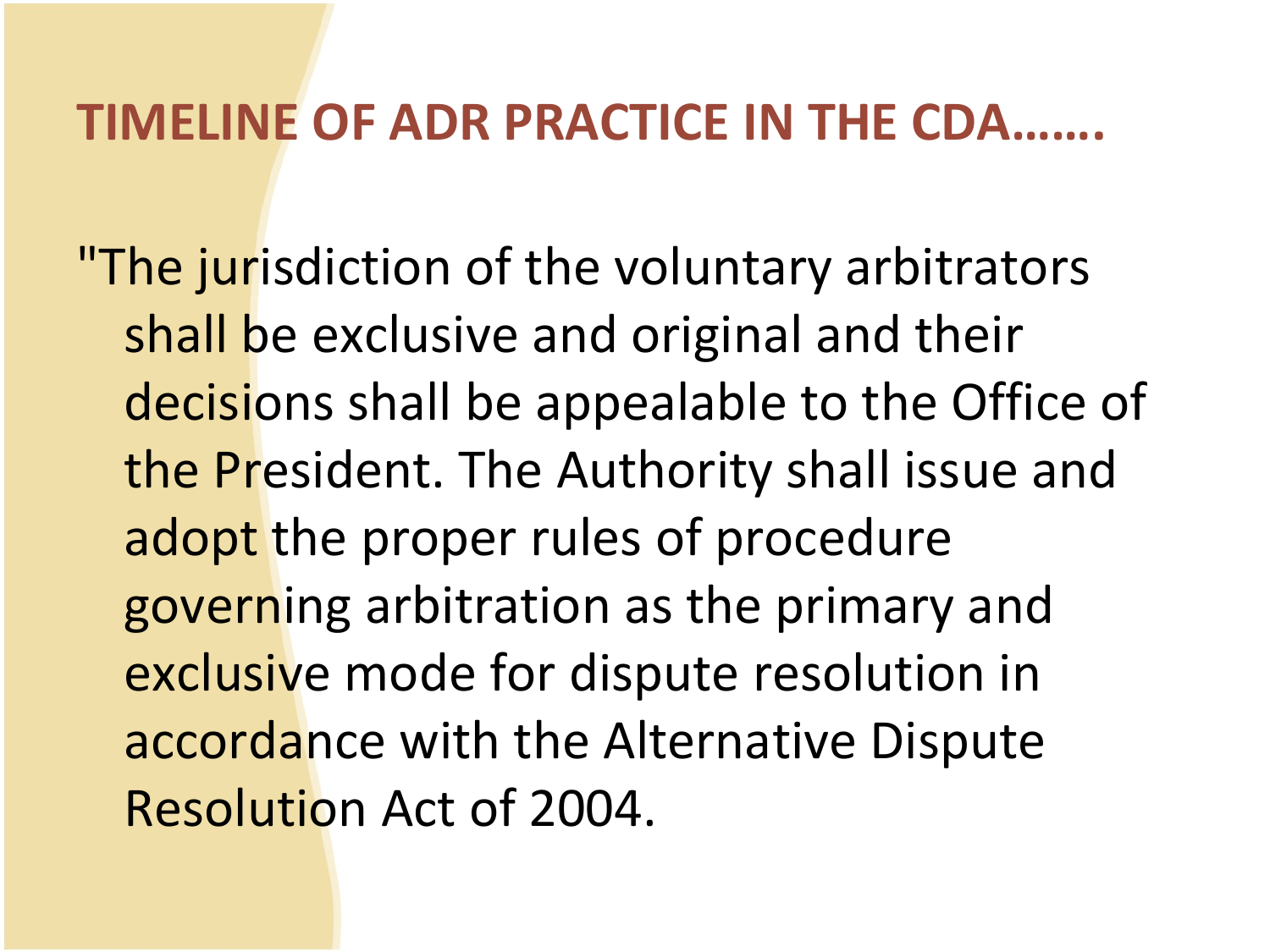# **SIGNIFICANT VARIATION**

- Prior to the passage of R.A. 9520 in 2009, the CDA itself conducts mediation and conciliation as the only mode of settling disputes.
- After the passage of R.A. 9520, mediation and conciliation is now being conducted at the primary cooperative and federation levels. In case of non-settlement, they shall issue a certificate of non-settlement to be attached by the parties concerned if they will file a request for Arbitration before the CDA.
- Accordingly, as much as possible, the CDA will no longer conduct mediation and conciliation at its level. Voluntary Arbitration shall be the primary and exclusive mode of resolving disputes before the CDA.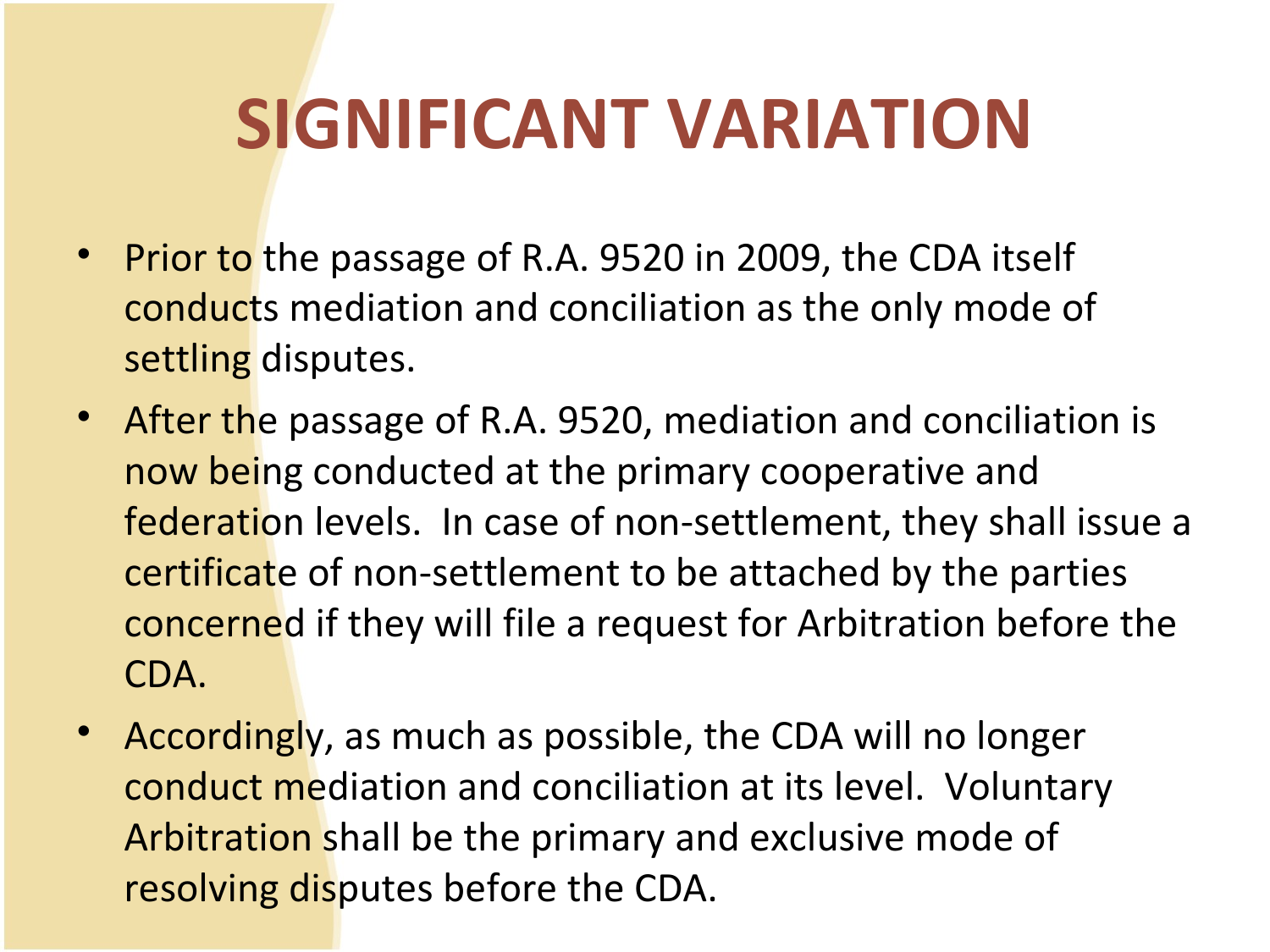# **VOLUNTARY ARBITRATION BEFORE THE CDA**

- September 2011 Training of cooperative voluntary arbitrators conducted by the OADR and the PDRCI.
- December 2011 Rules of Procedure Governing Voluntary Arbitration before the CDA approved by the Board of Administrators.
- February 2012 oath taking of accredited voluntary arbitrators.
- April 2014 Training of New Batch of Arbitrators and re-accreditation of existing Arbitrators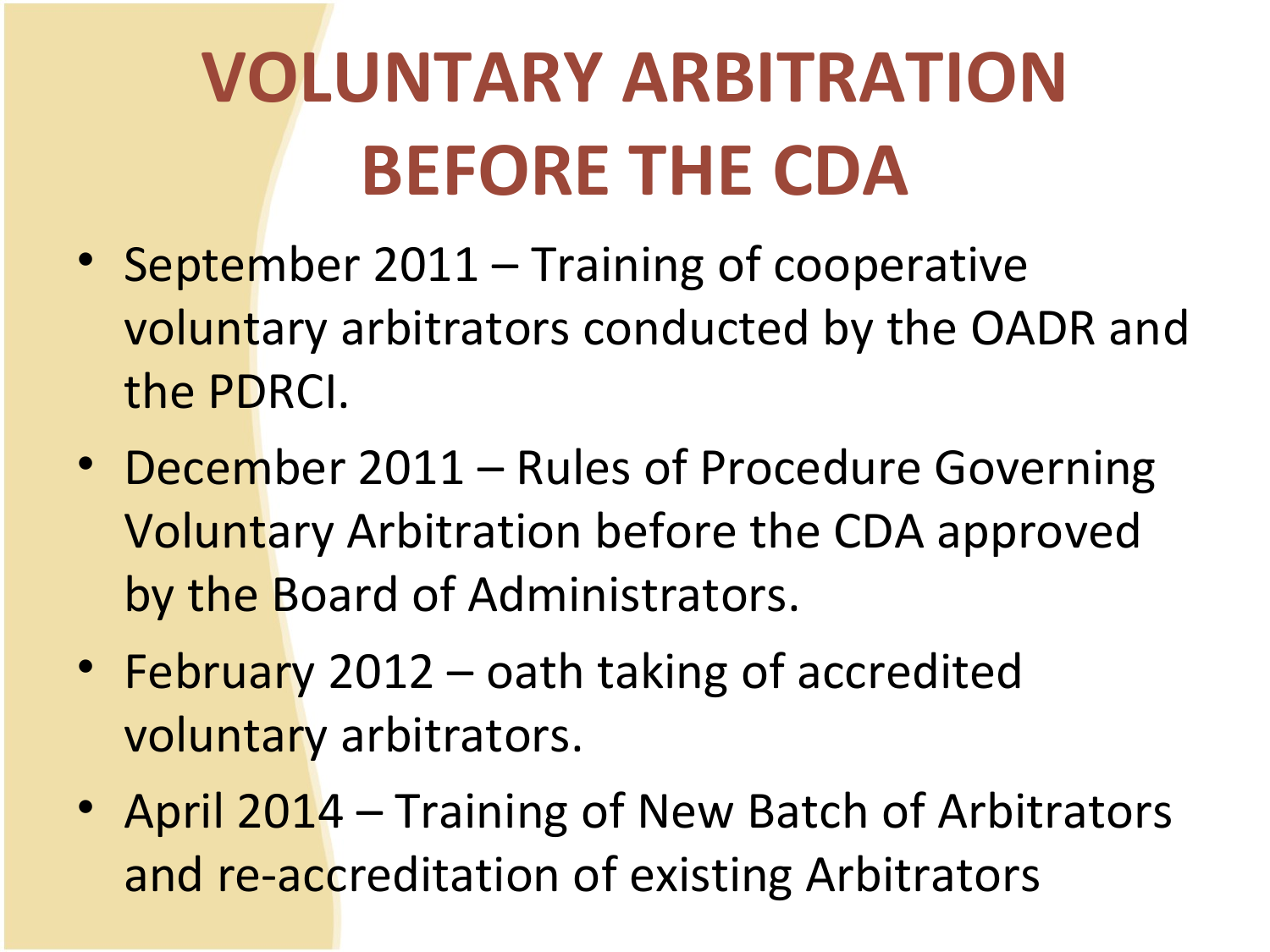### **OVERVIEW OF THE RULES OF PROCEDURE GOVERNING VOLUNTARY ARBITRATION BEFORE THE CDA**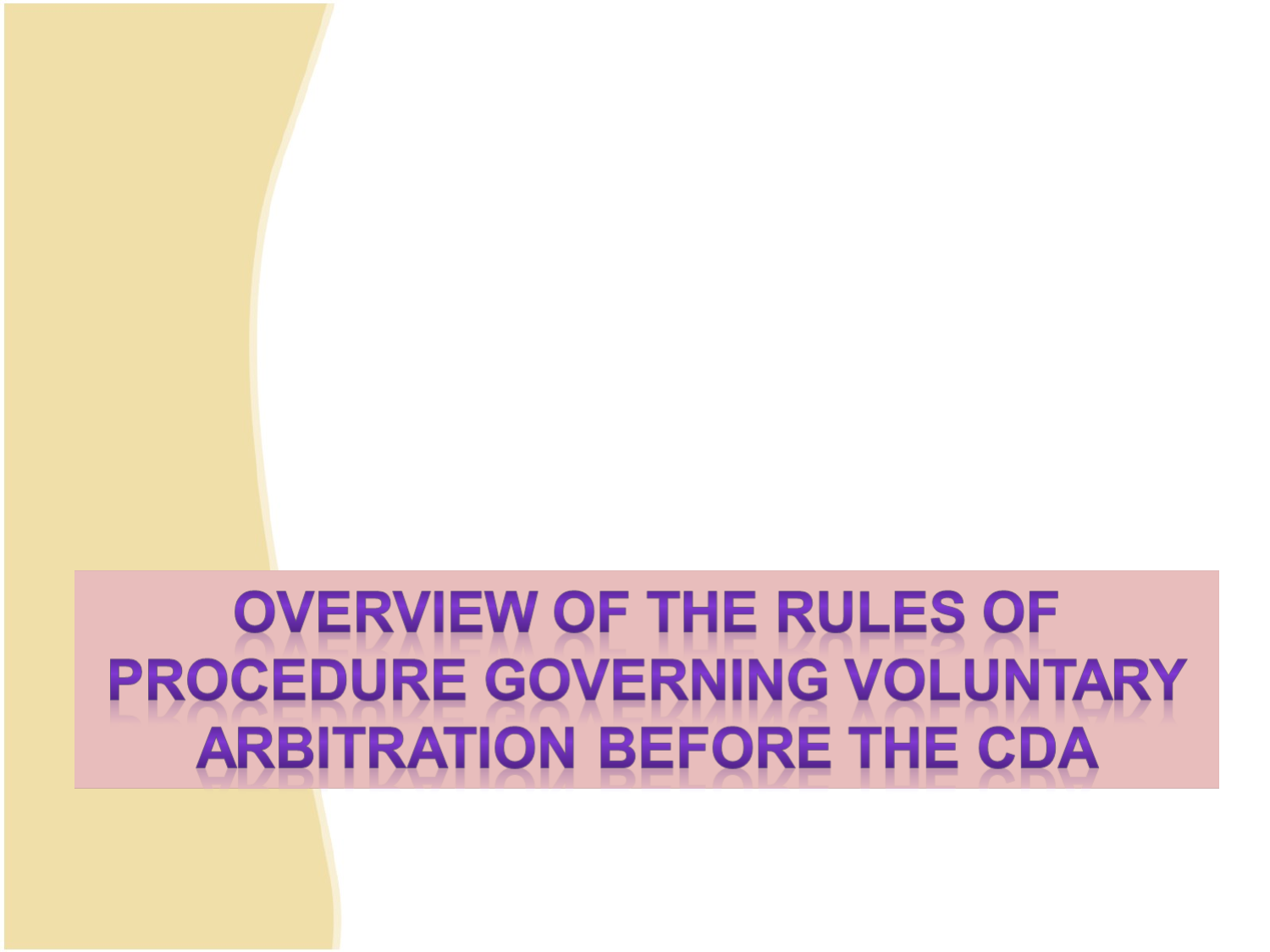# <span id="page-14-0"></span>**Statement of Policy and Objectives**

It is the policy and objective of these Rules to provide a fair and expeditious settlement of intra-cooperative and inter-cooperative disputes by way of an *institutional mode* of *[institutional mode](#Slide 157)*voluntary arbitration as an alternative to judicial proceedings with the end in view of ensuring and possibly restoring the disrupted harmonious and friendly relationships between or among the parties.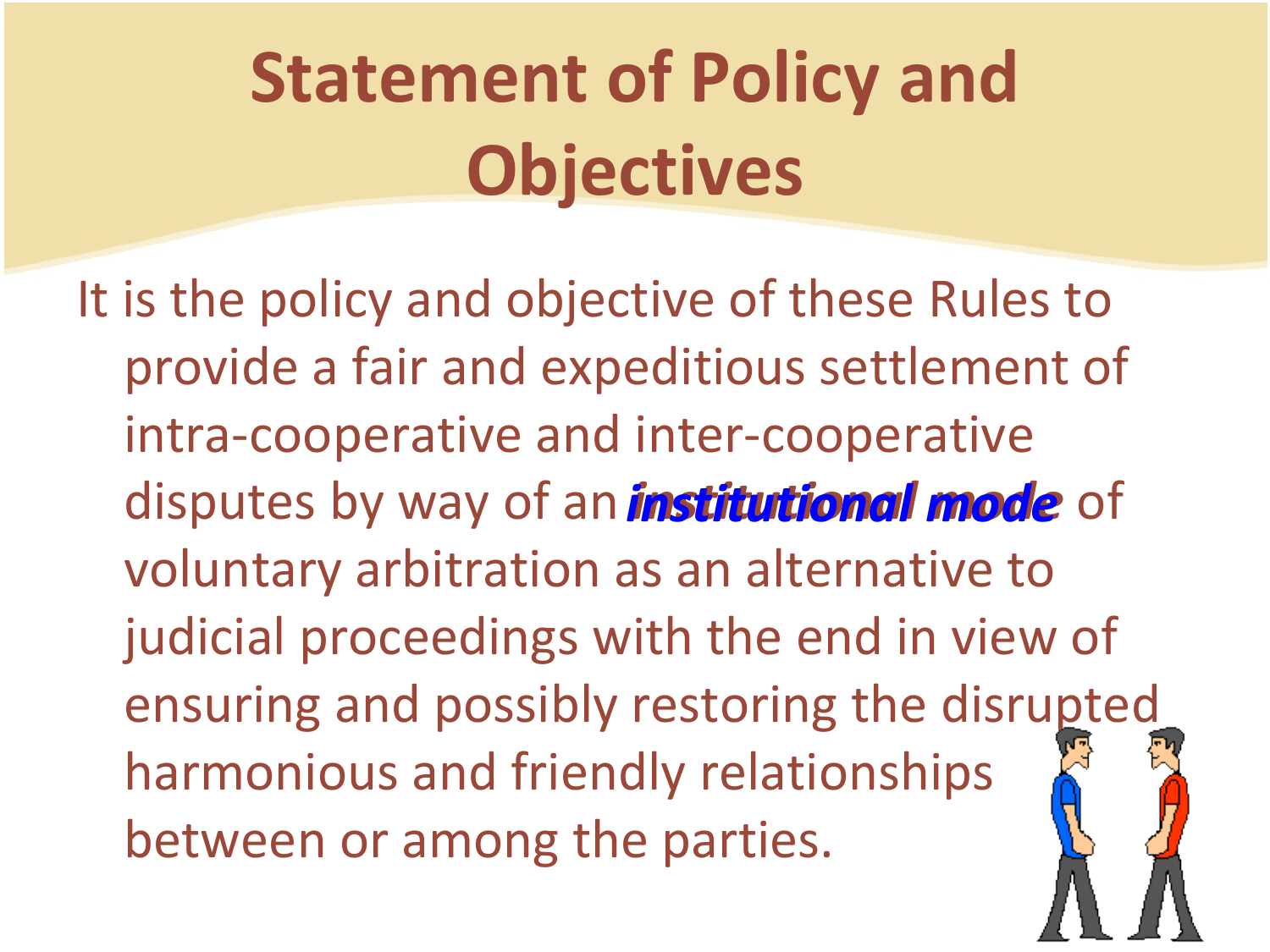### [ANNOTATIONS](#page-14-0)

- **Institutional Arbitration** governed by the rules of a specific arbitral institution and managed by it. Arbitration proceedings under the CDA are institutional in character. This means:
- c) The proceedings are primarily governed by the rules and administrative guidelines issued by the Authority;
- d) Managed by the CDA, through a Secretariat (Legal Division);
- e) Appointing Authority is the CDA;
- f) Standard Fee Schedule;

**Ad Hoc Arbitration** – no specific arbitral institution; arbitration managed by the parties and tribunal.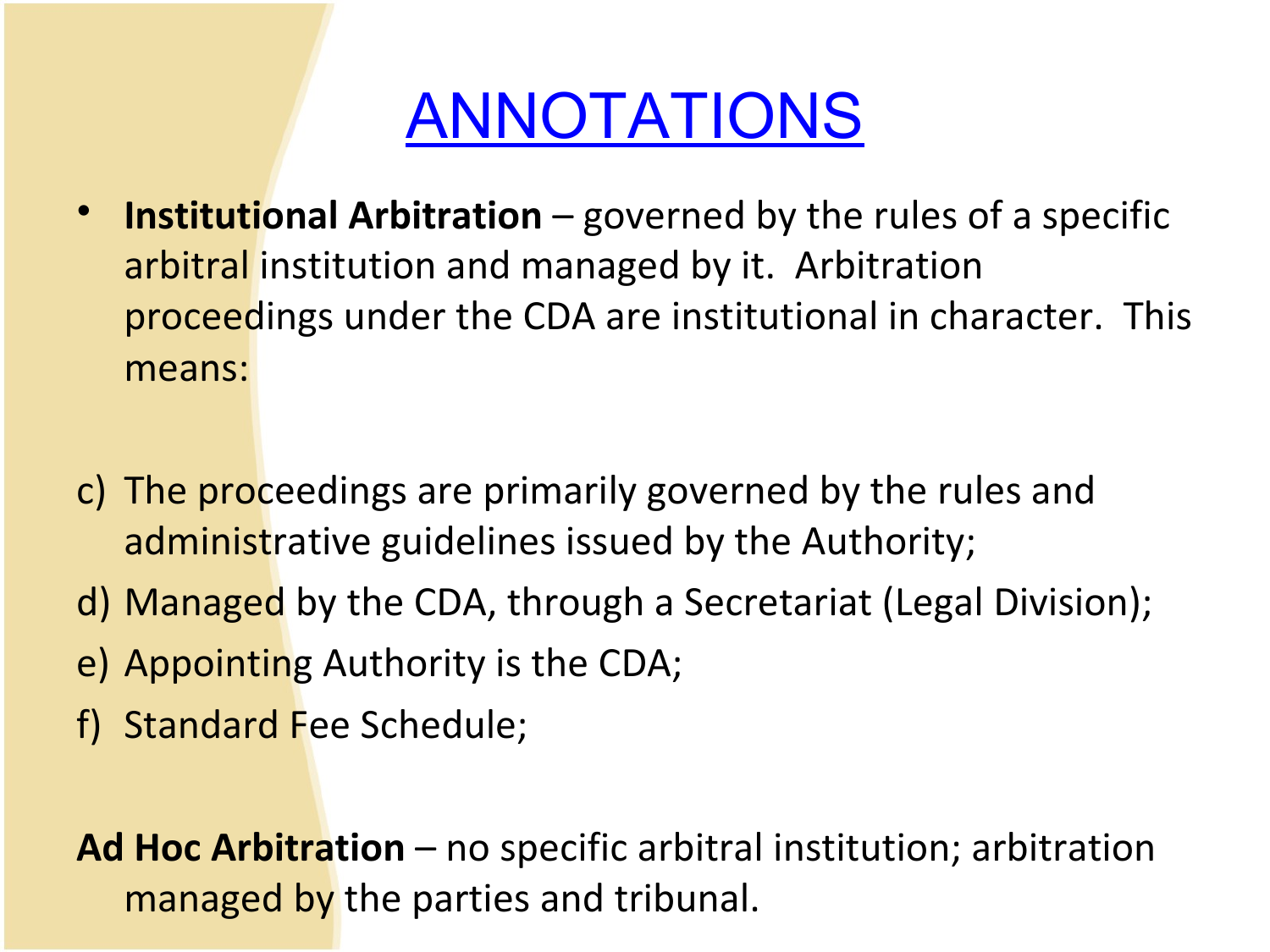# **Applicability of Rules**

These **Rules** are applicable to proceedings in voluntary arbitration before the Cooperative Development Authority.

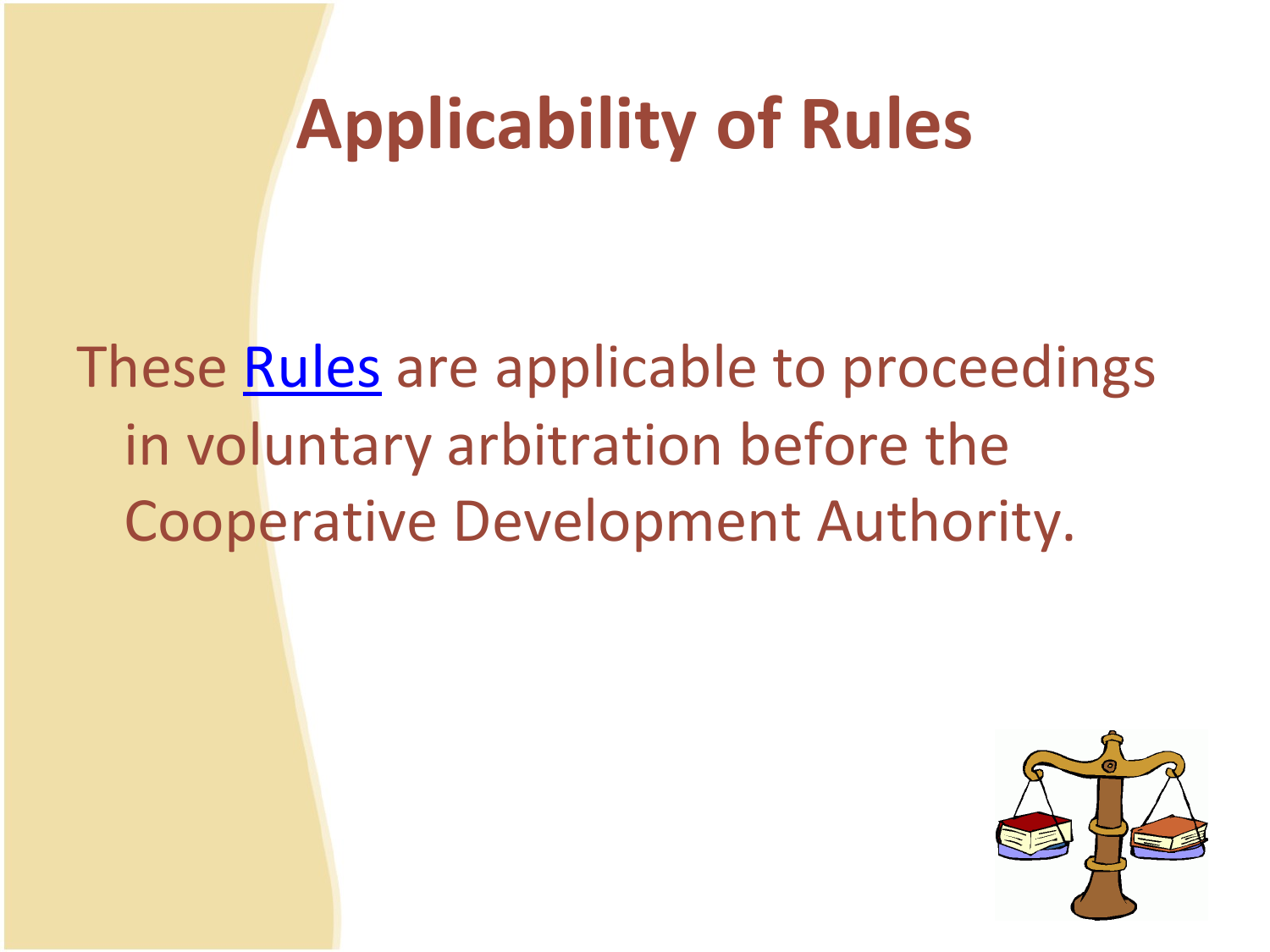# **Application of Judicial Technical Rules**

### Voluntary Arbitration is an

[administrative proceeding.](#Slide 159) The technical rules applicable to court or judicial proceedings need not be controlling and it is the spirit and intention of these rules to use every and all reasonable means to ascertain the facts in each case speedily and objectively, and without regard to technicalities of law or procedure, all in the interest of substantive due process.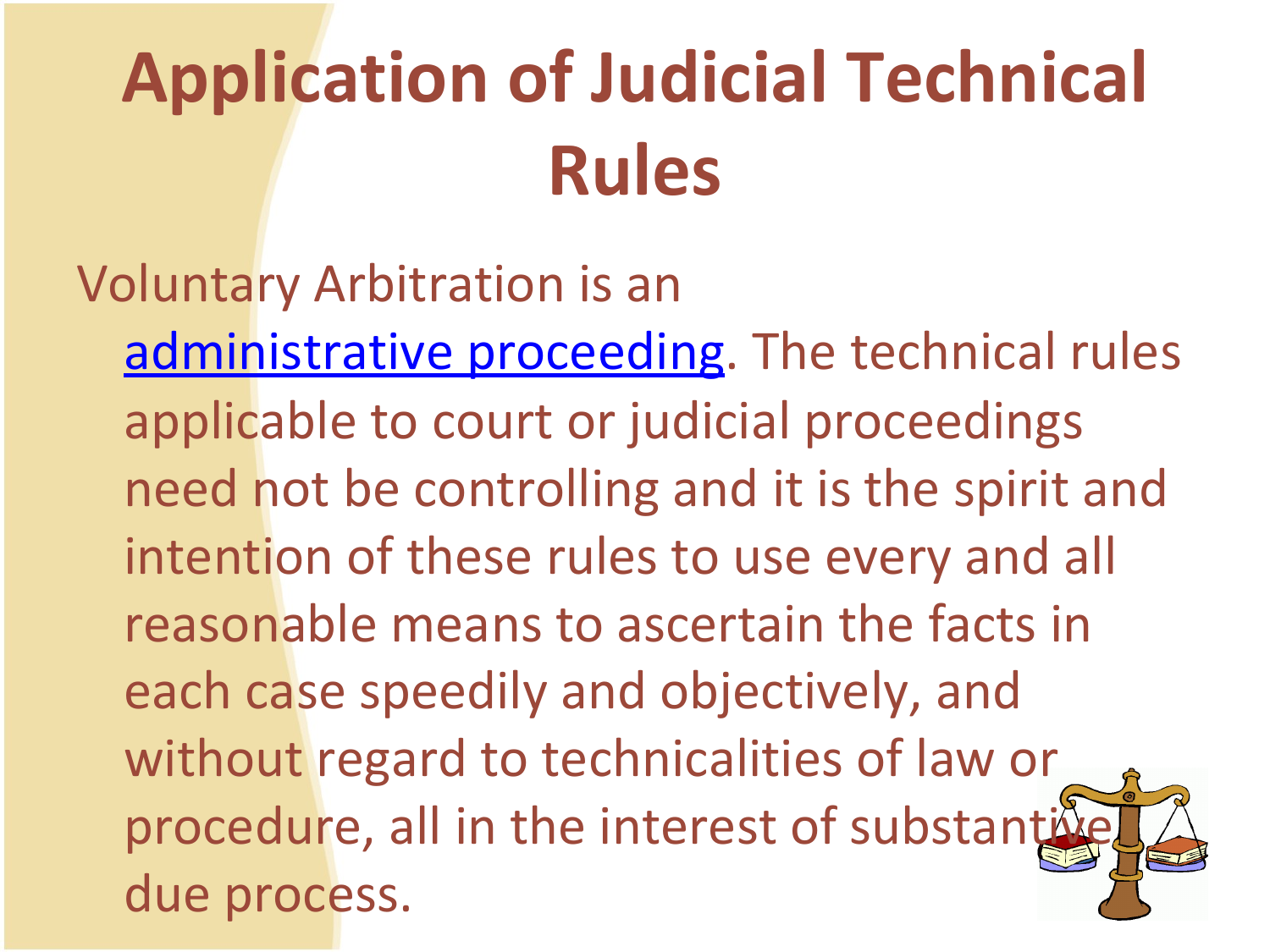# **Jurisdiction**

The Cooperative Development Authority and the Arbitral Tribunal as contemplated by these Rules shall have original, exclusive and primary jurisdiction over disputes among members, officers, directors, and committee members, and intra-cooperative, intercooperative, intra-federation or interfederation disputes which were not resolved amicably in accordance with the [Conciliation/Mediation Mechanisms.](#Slide 160)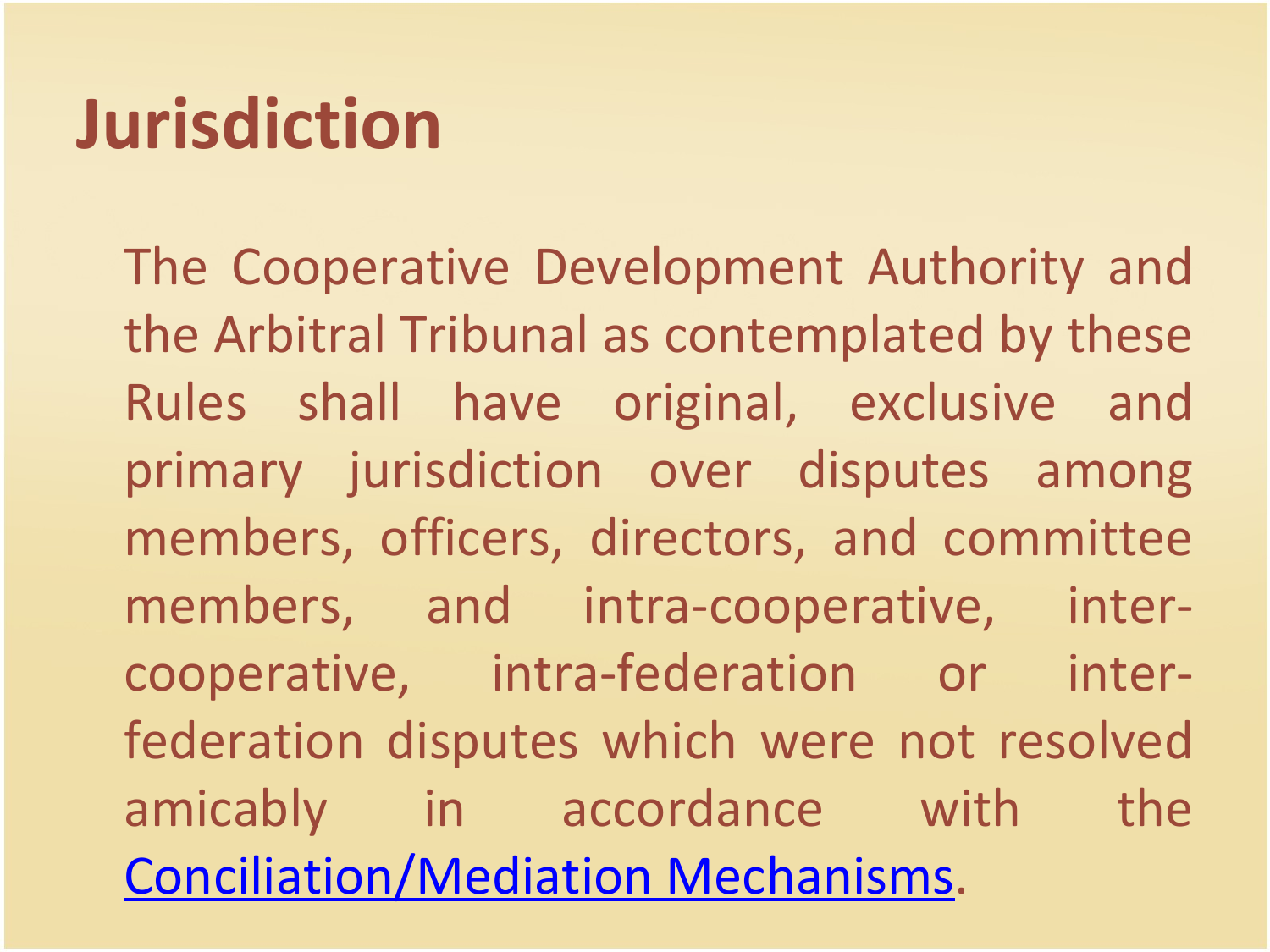## **Exercise of Jurisdiction**

<span id="page-19-0"></span>The Authority and the Arbitral Tribunal cannot acquire jurisdiction over the dispute, unless there exist

• An [Arbitration Agreement](#Slide 163) either in their [Articles of Cooperation,](#Slide 164) [By-laws,](#Slide 165) contracts or other form of written communication between and among the parties;



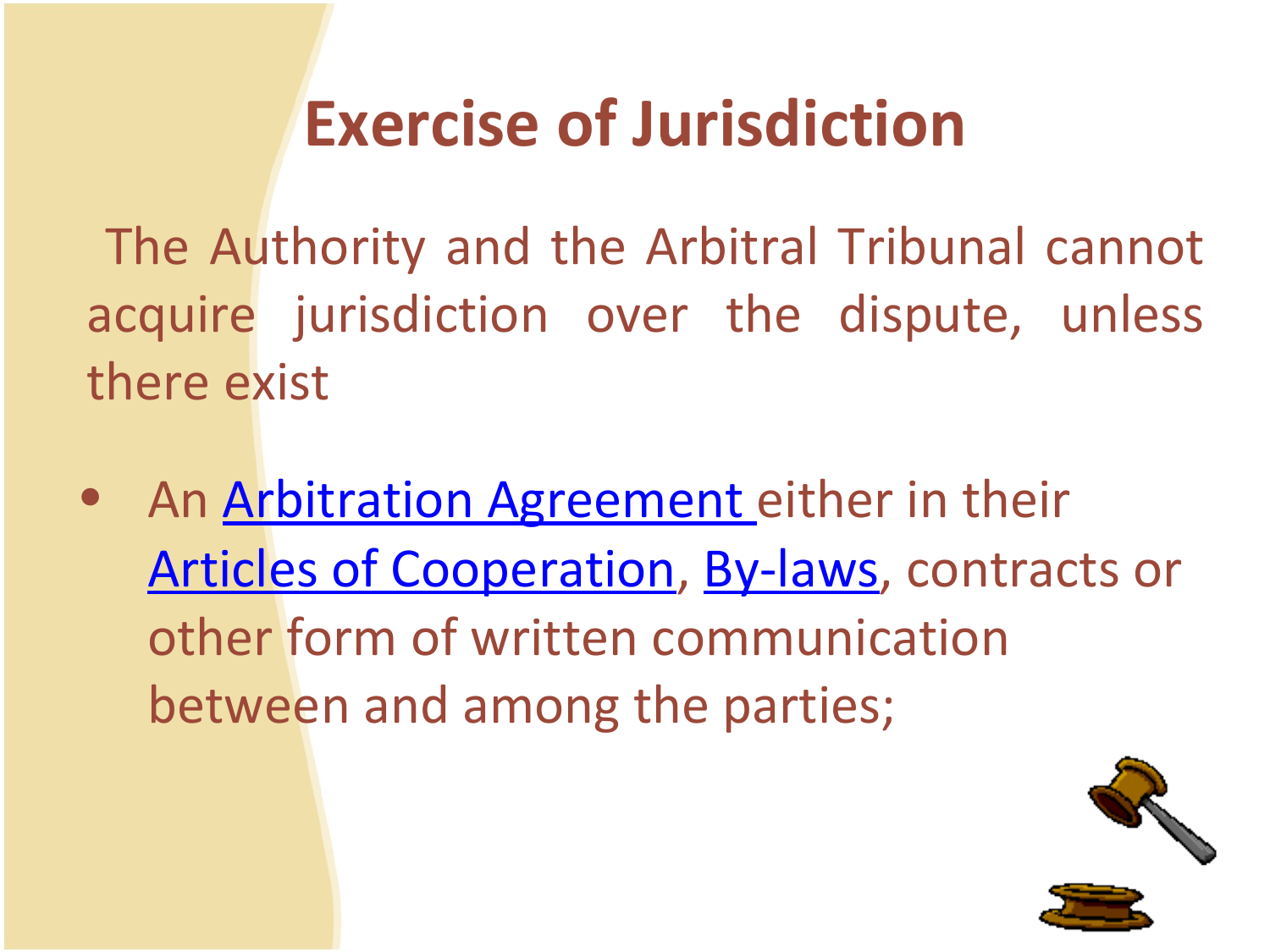### **Exercise of Jurisdiction**

- a) In the absence of an existing Arbitration Agreement, the parties subsequently agree to submit the same for voluntary arbitration, which submission may be in a form of
	- An exchange of communication between the parties or some other form showing that the parties have agreed to submit whatever dispute to voluntary arbitration or [adhere to the provisions of Article 137 of R.](#Slide 166)

;<br>;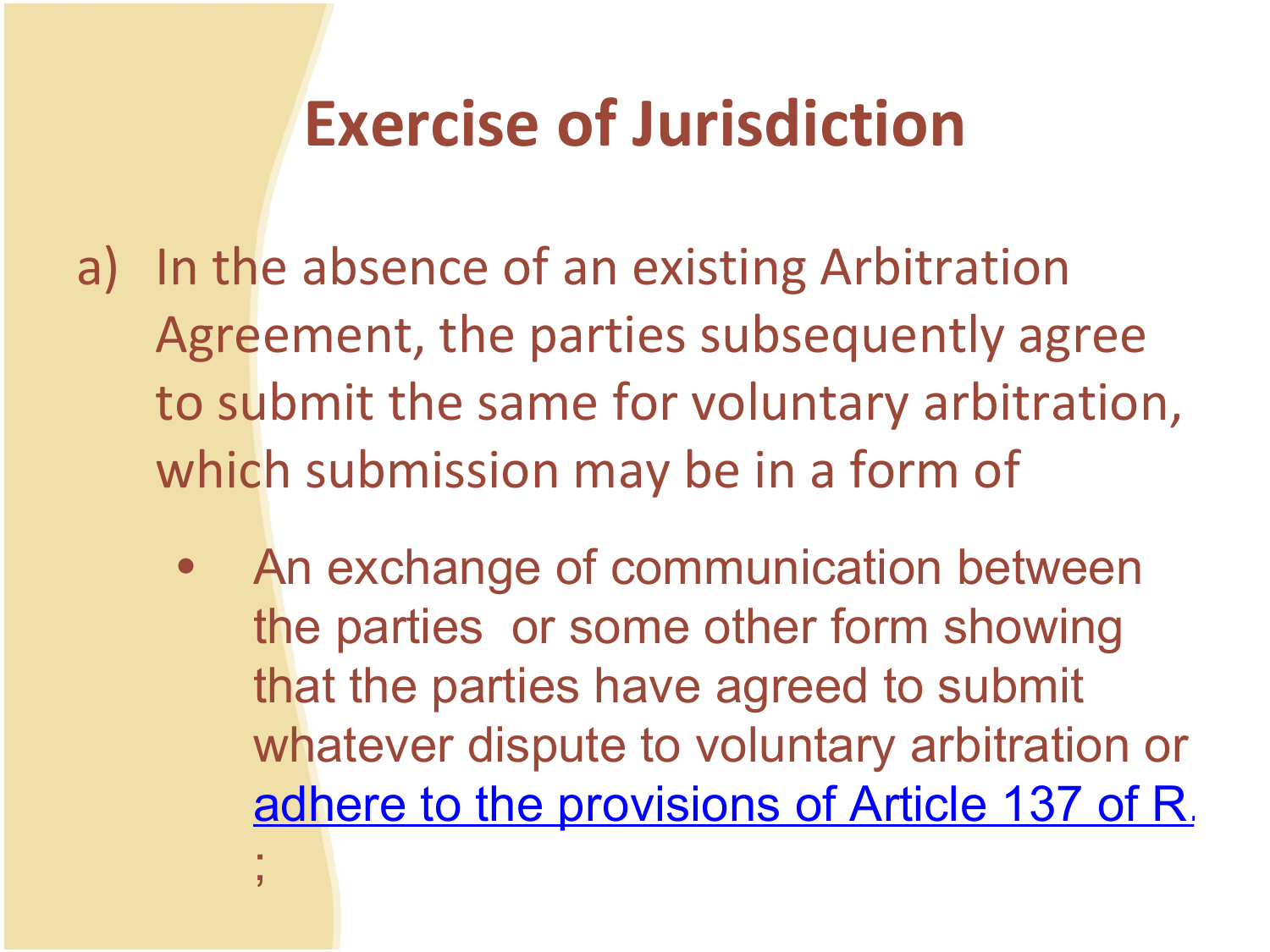## **Exercise of Jurisdiction**

- i. Expressly or impliedly submitting to voluntary arbitration as can be gleaned from their respective written communications or pleadings filed with the Cooperative Development Authority or before the Arbitral Tribunal in accordance with these rules; or
- ii. Signing a Submission Agreement during the preliminary conference.

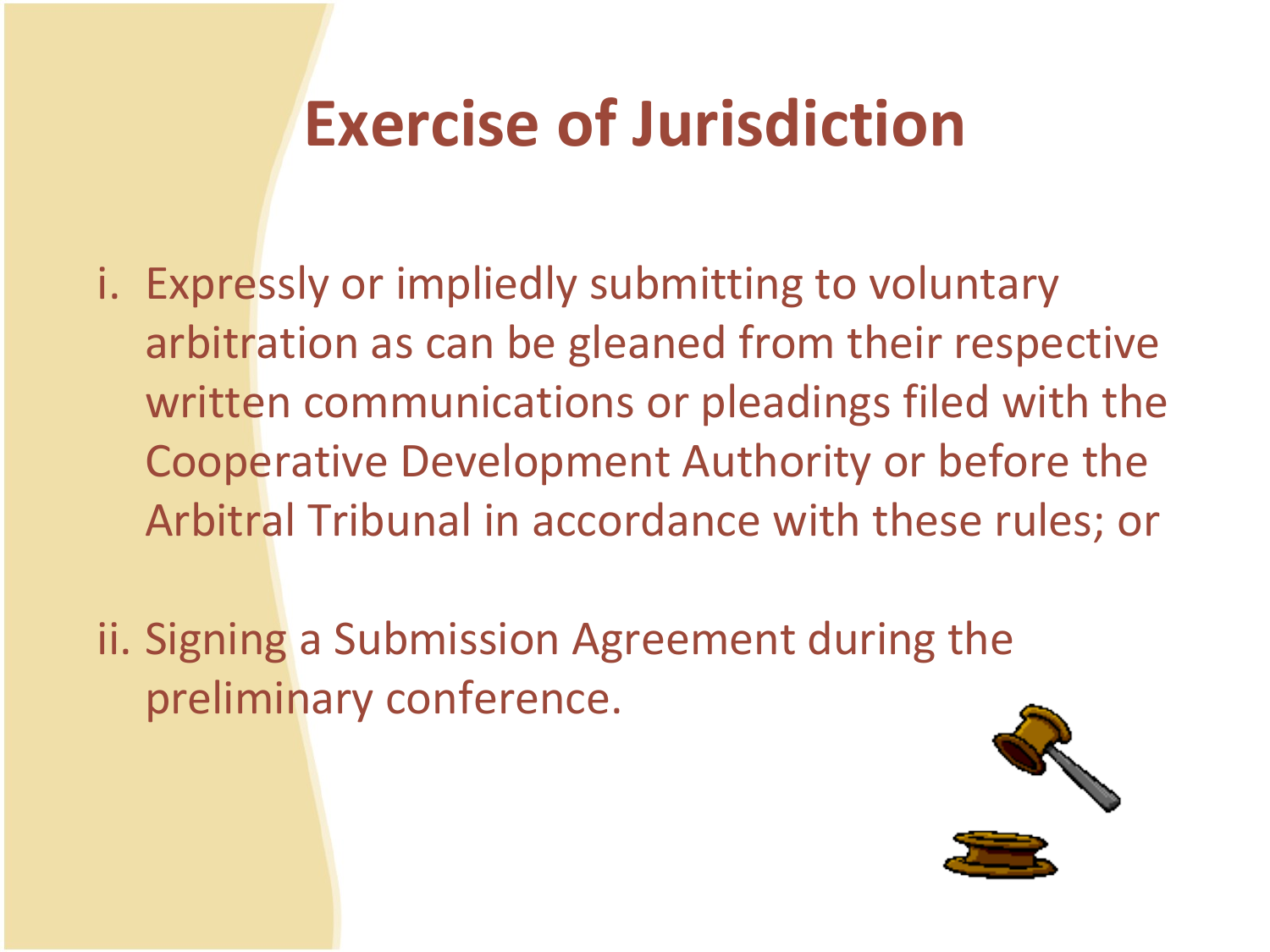### [ANNOTATIONS](#page-19-0)

- This relates to the relationship of the cooperative with the government and other cooperatives. The Articles of Cooperation is the bond between the state and the cooperative.
- *Sample Arbitration Clause (Articles of Cooperation)*
- "Any dispute, controversy or claim arising out of or relating to this Articles of Cooperation, the cooperative law and related rules, administrative guidelines of the Cooperative Development Authority, including inter-cooperative, inter-federation disputes and related concerns, and any question regarding the existence, interpretation, validity, breach or termination or the business relationship shall be exclusively referred to and finally resolved by voluntary arbitration under the institutional rules promulgated by the Cooperative Development Authority, after compliance with the conciliation or mediation mechanisms embodied in the applicable bylaws and in such other pertinent laws."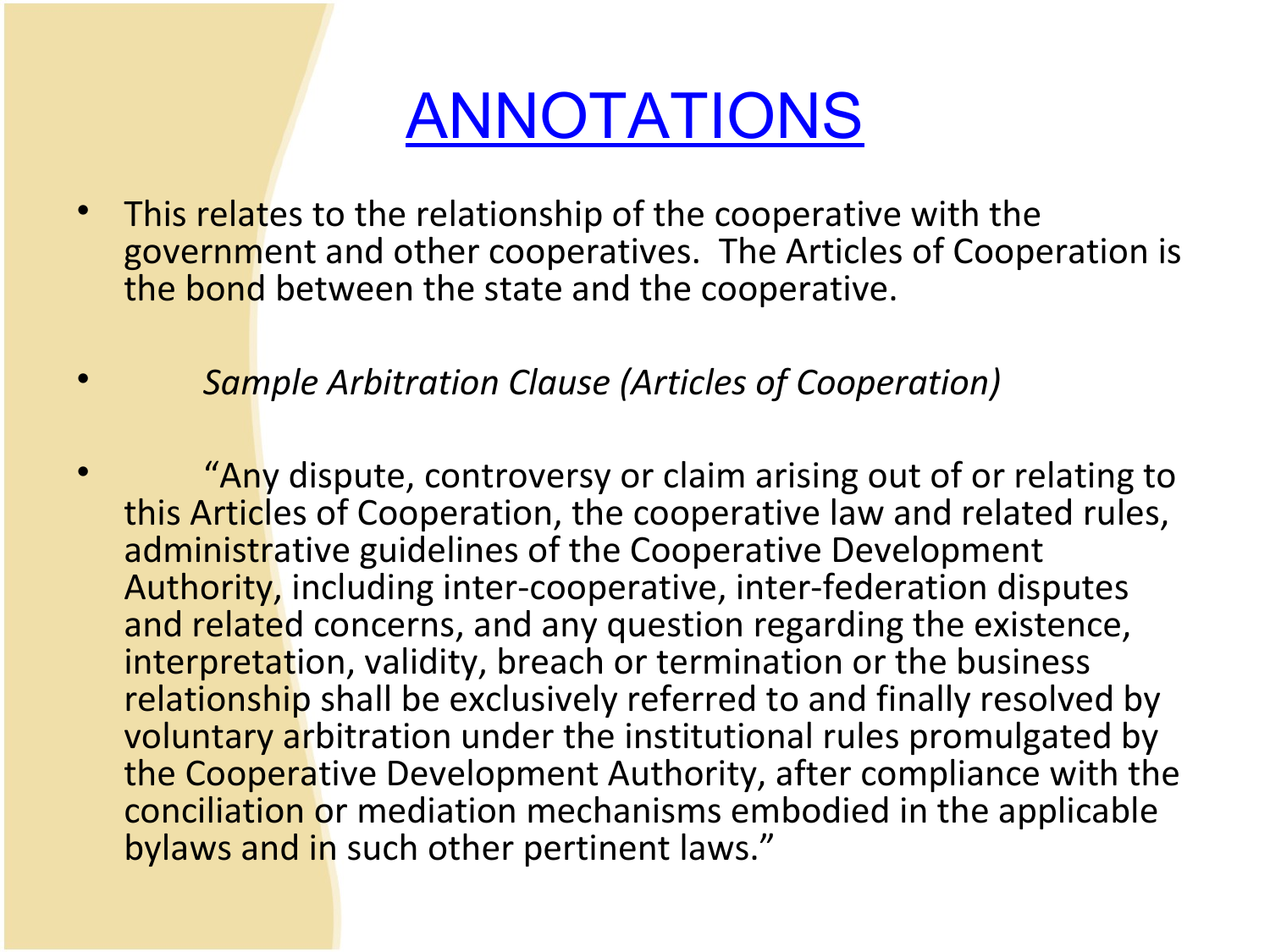### [ANNOTATIONS](#page-19-0)

- This relates to the internal and intra-cooperative concerns of the cooperative. The By-laws is the bond between the cooperative and its members and officers.
- *Sample Arbitration Clause (By-laws)*
- "Any dispute, controversy or claim arising out of or relating to this By-laws, the cooperative law and related rules, administrative guidelines of the Cooperative Development Authority, including disputes involving members, officers, directors, and committee members, intra-cooperative, intra-federation disputes and related issues, and any question regarding the existence, interpretation, validity, breach or termination of agreements, or the membership/general assembly concerns shall be exclusively referred to and finally resolved by voluntary arbitration under the institutional rules promulgated by the Cooperative Development Authority, , after compliance with the conciliation or mediation mechanisms embodied in the bylaws of the cooperative, and in such other applicable laws."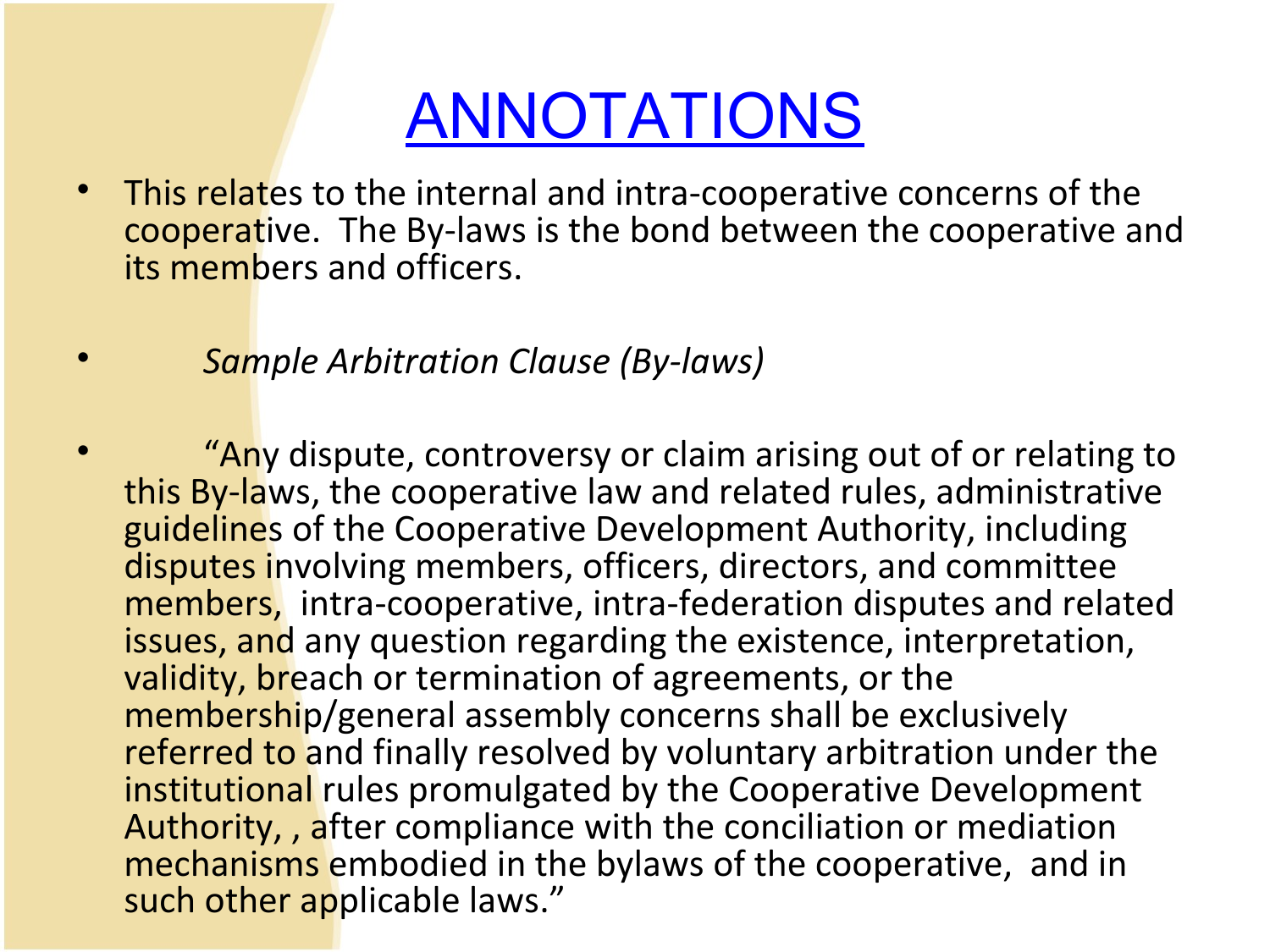### **Qualification of Arbitrators**

- The Cooperative Development Authority shall constitute a list of Accredited Voluntary Arbitrators.
- The Voluntary Arbitrators shall render service only when called upon to arbitrate a cooperative dispute.
- Any employee or officer of the Cooperative Development Authority may likewise be appointed as Voluntary Arbitrator if he/she possesses the necessary qualification.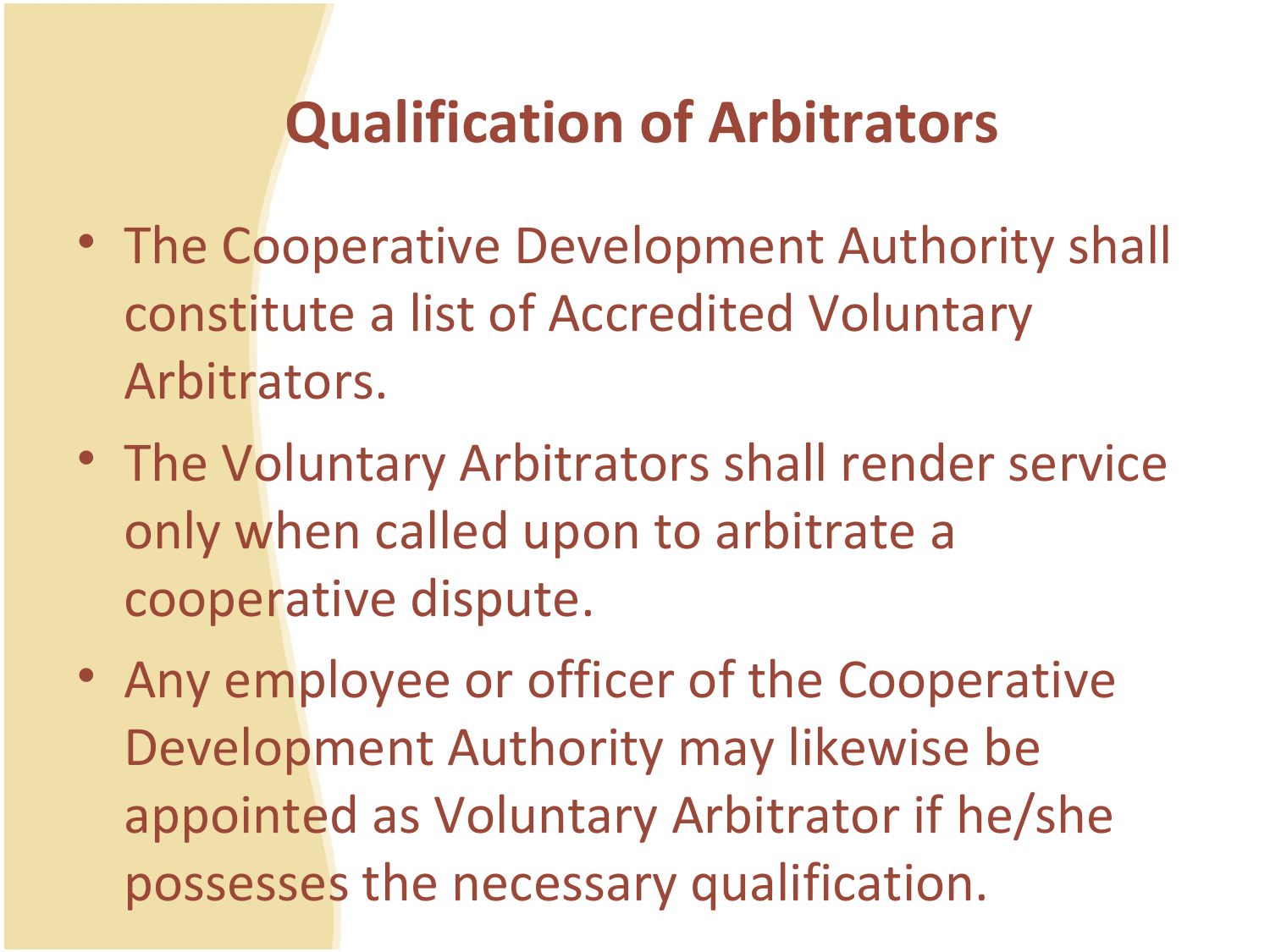## Primary Domestic Sources of Arbitration Law

- B. Republic Act 9285 (RA 9285) "The ADR Act of 2004" which is UNCITRAL based. For international arbitration, the UNCITRAL MODEL LAW was adopted as an Annex to the law and the "travaux preparatories" were expressly referred to in interpreting the same.
- D. Republic Act 876 (RA 876) The Philippine Arbitration Law which is based on the U.S. Federal Arbitration Law. It continues to govern domestic arbitrations as modified by RA 9285, including portions of the UNCITRAL MODEL LAW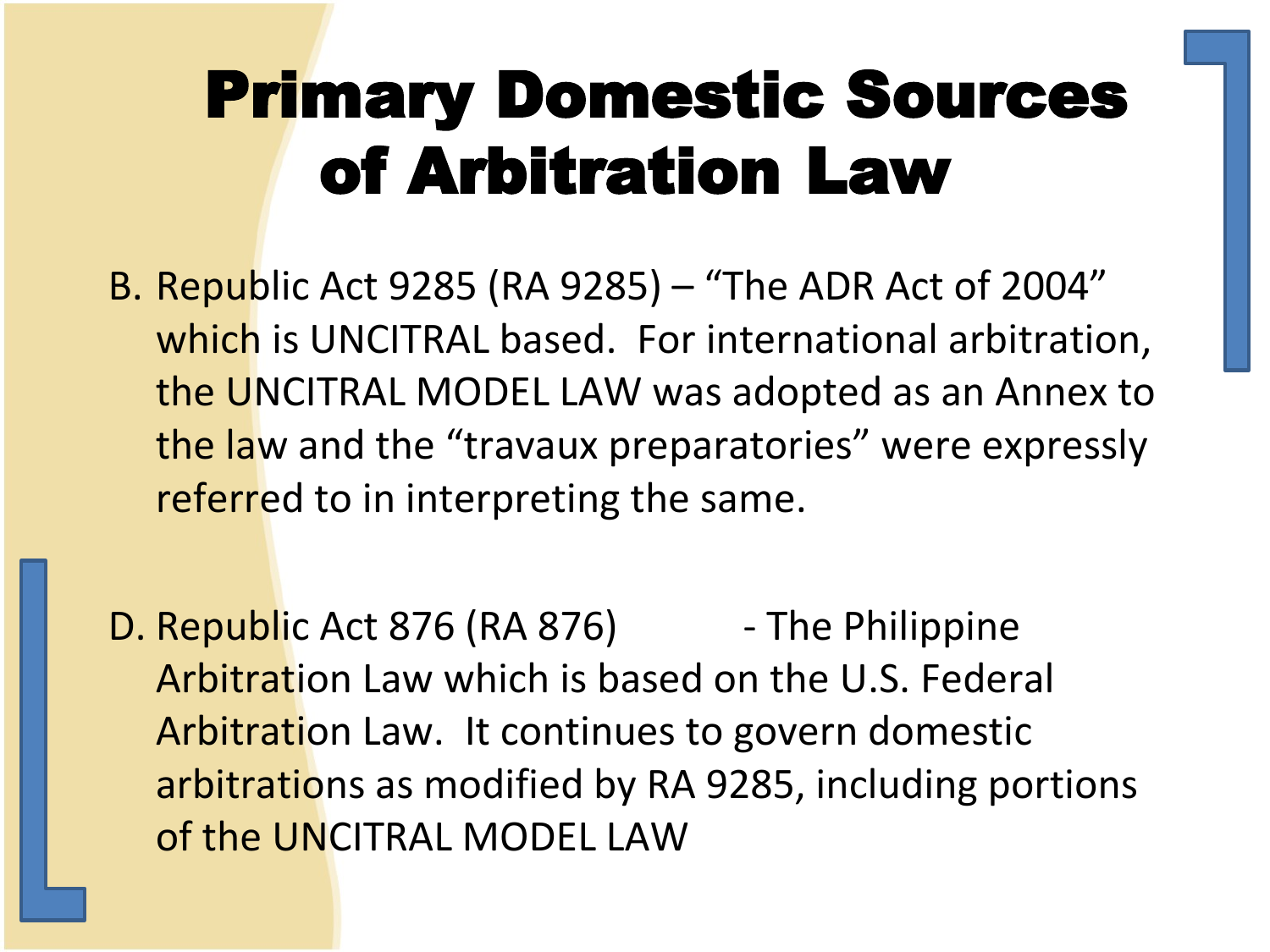## Primary Domestic Sources of Arbitration Law

C. Executive Order 1008 (EO 1008) – The Construction Industry Arbitration Law which created the Construction Industry Arbitration Commission ("CIAC"). EO 1008 governs construction arbitration and its rules are ICC-based.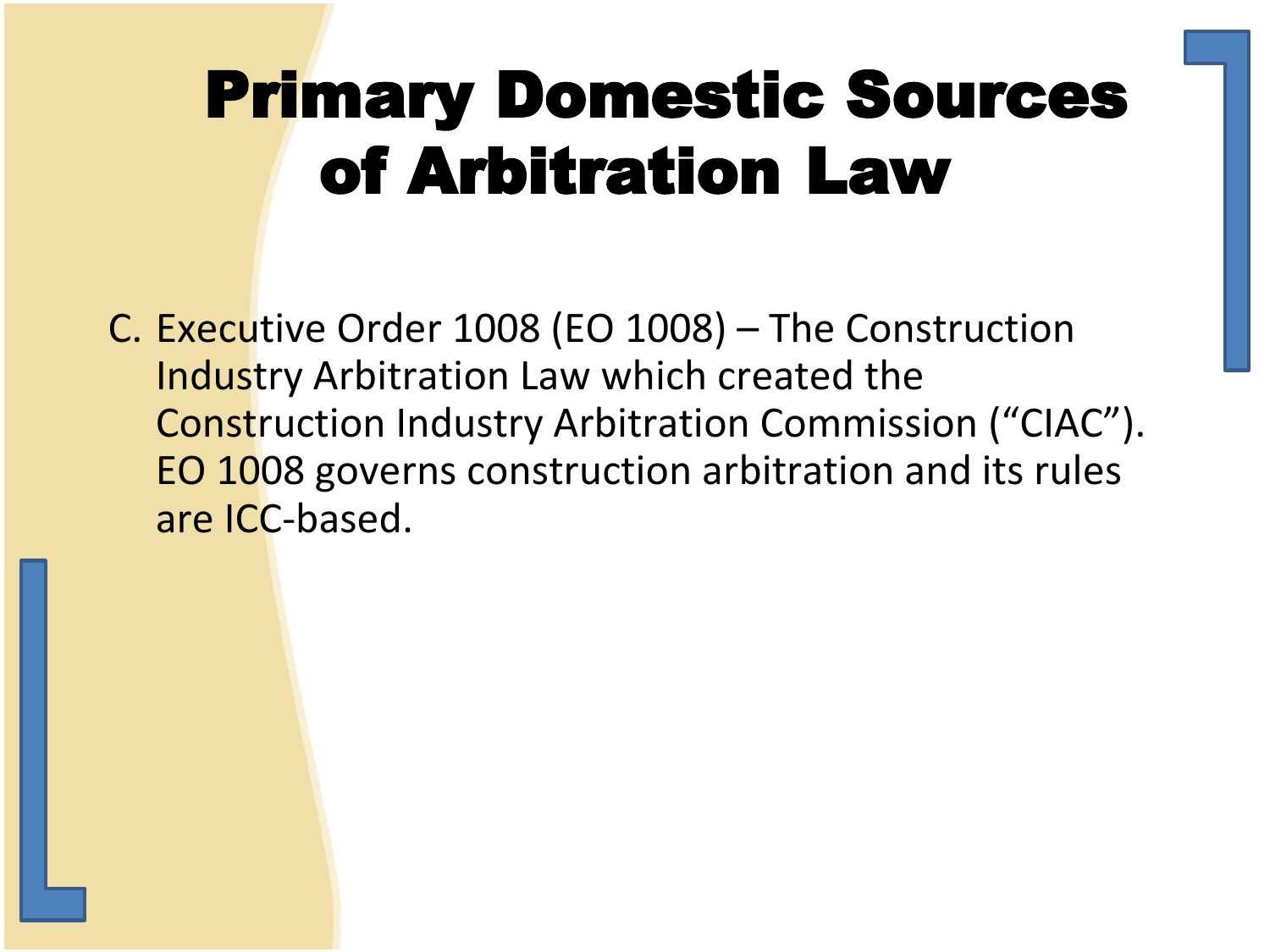# ADR Act of 2004 Declaration of Policy

**"SEC. 2** It is hereby declared the policy of the State to actively promote party autonomy in the resolution of disputes or the freedom of the party to make their own arrangements to resolve their disputes. Towards this end, the State shall encourage and actively promote the use of Alternative Dispute Resolution (ADR) as an important means to achieve speedy and impartial justice and declog court dockets. As such, the State shall provide means for the use of ADR as an efficient tool and an alternative procedure for the resolution of appropriate cases. Likewise, the State shall enlist active private sector participation in the settlement of disputes through ADR. This Act shall be without prejudice to the adoption by the Supreme Court of any ADR system, such as mediation, conciliation, arbitration, or any combination thereof as a means of achieving speedy and efficient means of resolving cases pending before all courts in the Philippines which shall be governed by such rules as the Supreme Court may approve from time to time." (RA 9285)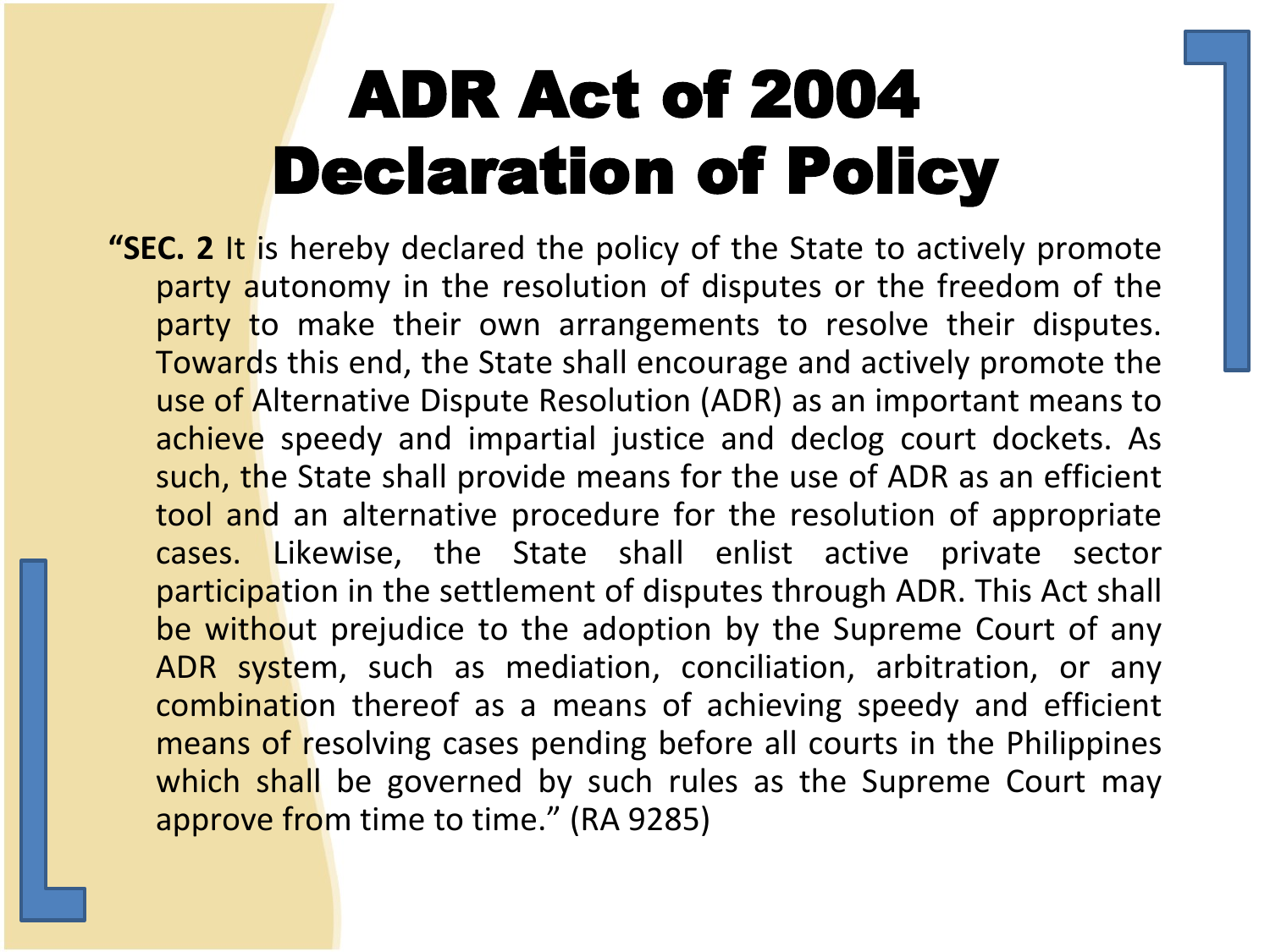# ADR Forms

- 1. Mediation
- 2. International Arbitration
- 3. Domestic Arbitration
- 4. CIAC Arbitration
- 5. Other Forms of ADR
	- **a. Early Neutral Evaluation**
	- b. Mini-Trial
	- c. Mediation-Arbitration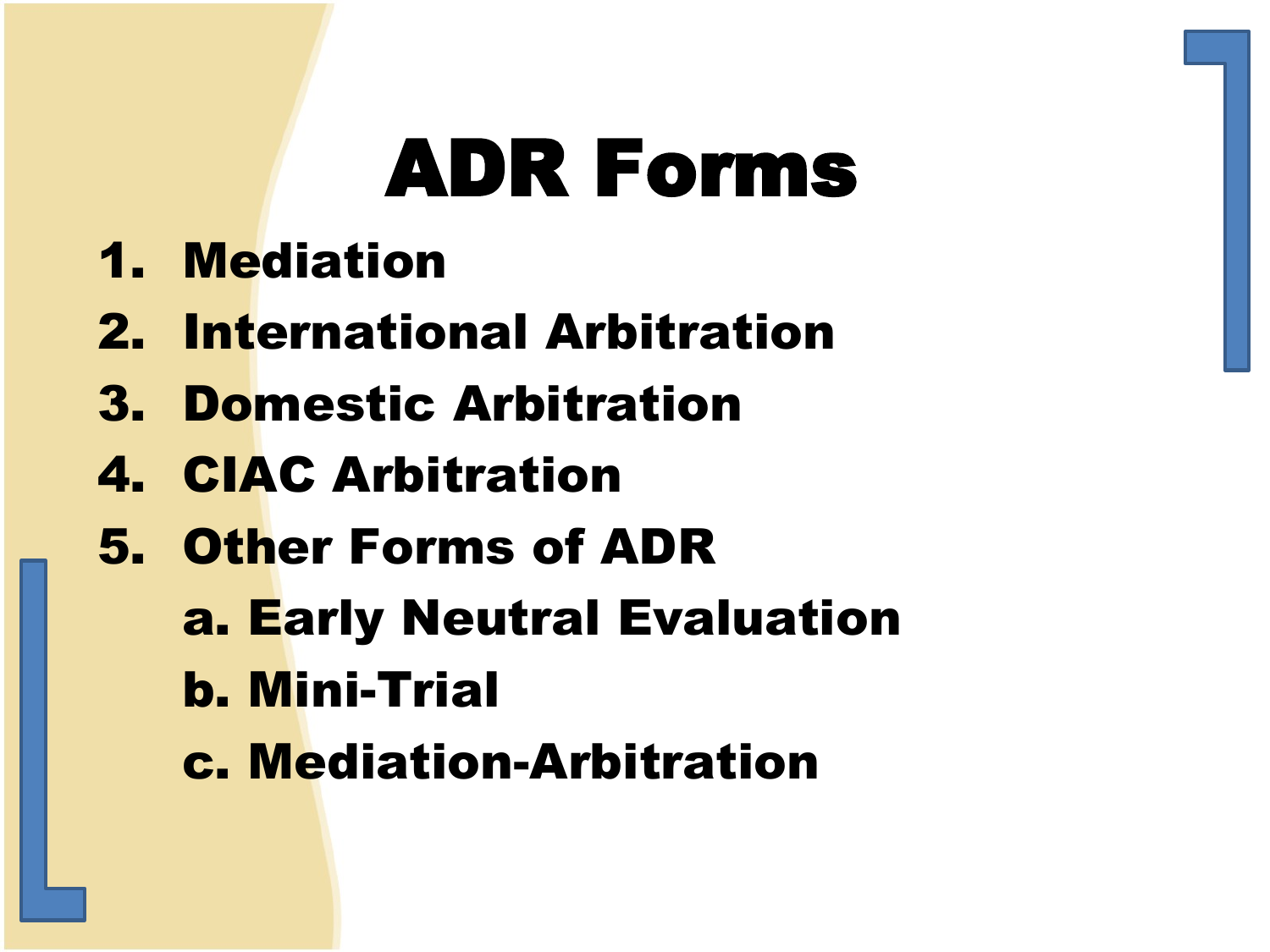# MEDIATION

"Mediation" means a voluntary process in which a mediator, selected by the disputing parties, facilitates communication and negotiation, and assist the parties in reaching a voluntary agreement regarding a dispute." (R.A. 9285, Sec. 3 [q])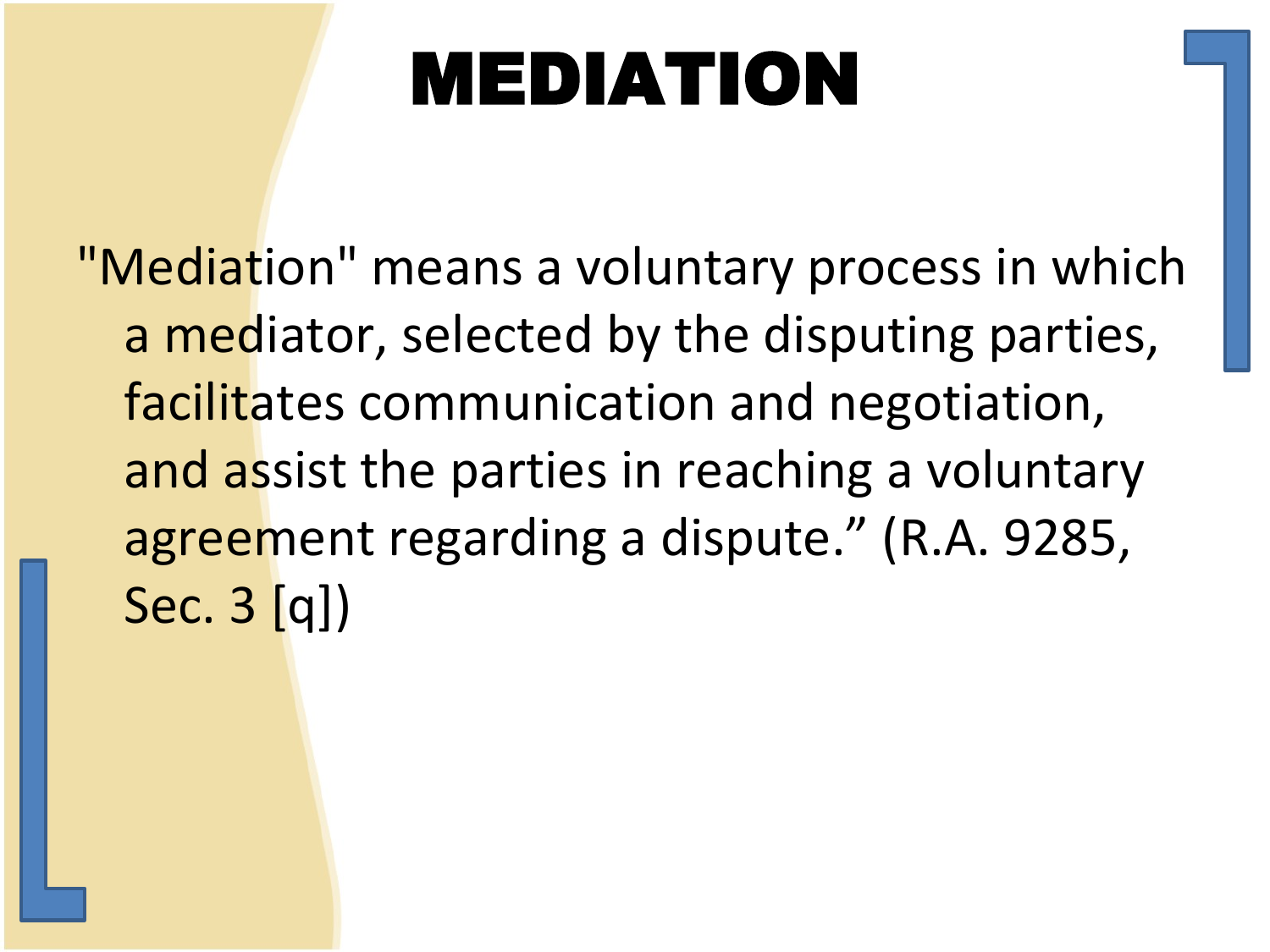# INTERNATIONAL COMMERCIAL ARBITRATION

**When is arbitration international?**

- 1. If the parties to an arbitration agreement have, at the time of the conclusion of that agreement, their places of business in different States. (UML, Article 1[3])
- 8. If the place of arbitration, contract performance, or the place of the subject matter of the dispute is situated in a State other than the place of business of the parties
- 3. The parties expressly agree that subject matter is international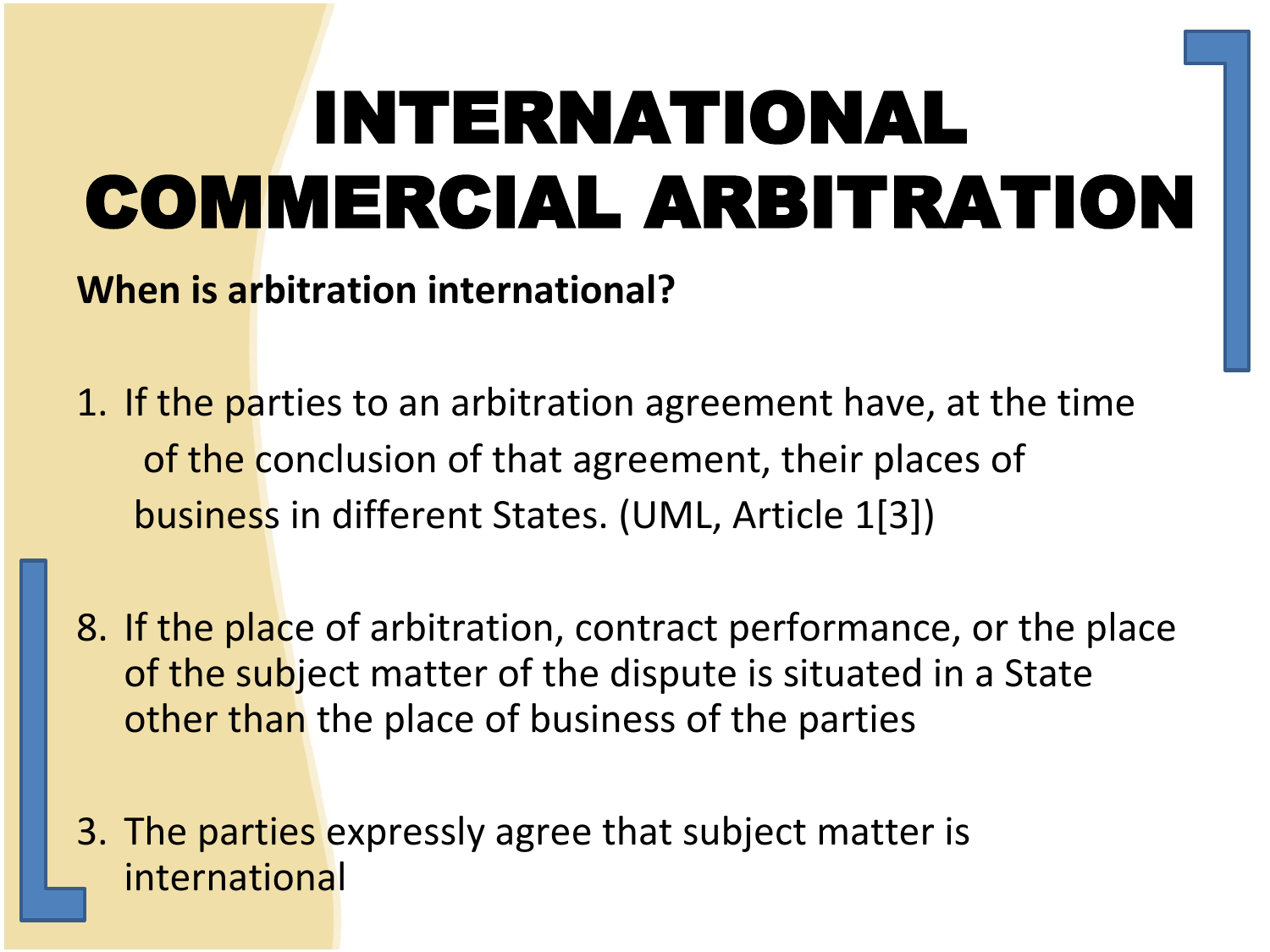# DOMESTIC ARBITRATION

 **Scope:** Domestic Arbitration means an aribtration that is not international, as defined in Article 1(3) of the UML (ADR Law, Sec. 32)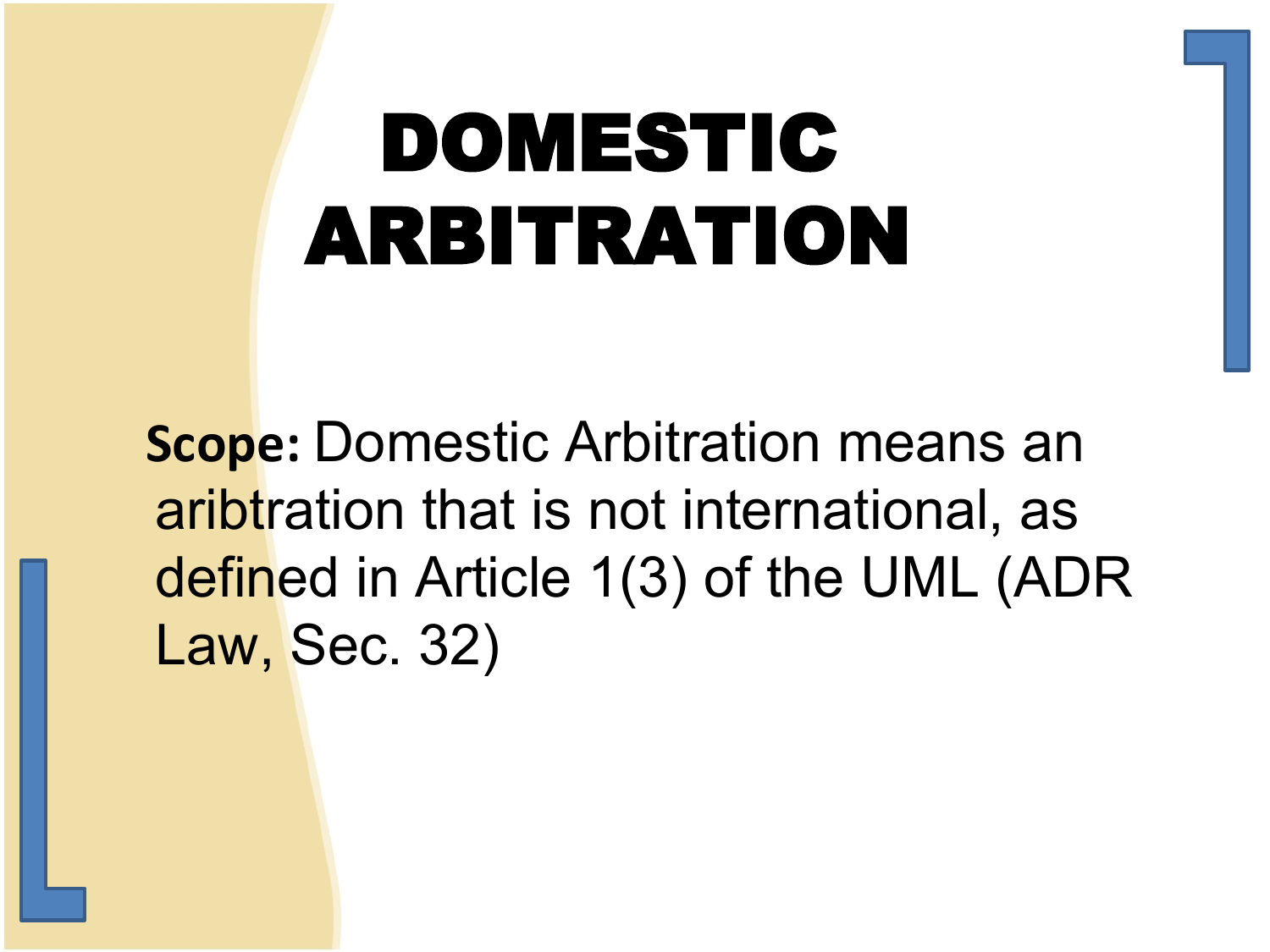#### Law Governing Domestic Arbitration

- **-** Republic Act No. 876, otherwise known as "The Arbitration Law", as amended by Chapter 5 of the ADR Law on Domestic Arbitration
- **Selected sections of the UML** 
	- Articles 8, 10, 11, 12 ,13, 14, 18 and 19
	- Articles 29 to 32
- Sections 22 to 31 of Chapter 4 of the ADR Law on International Arbitration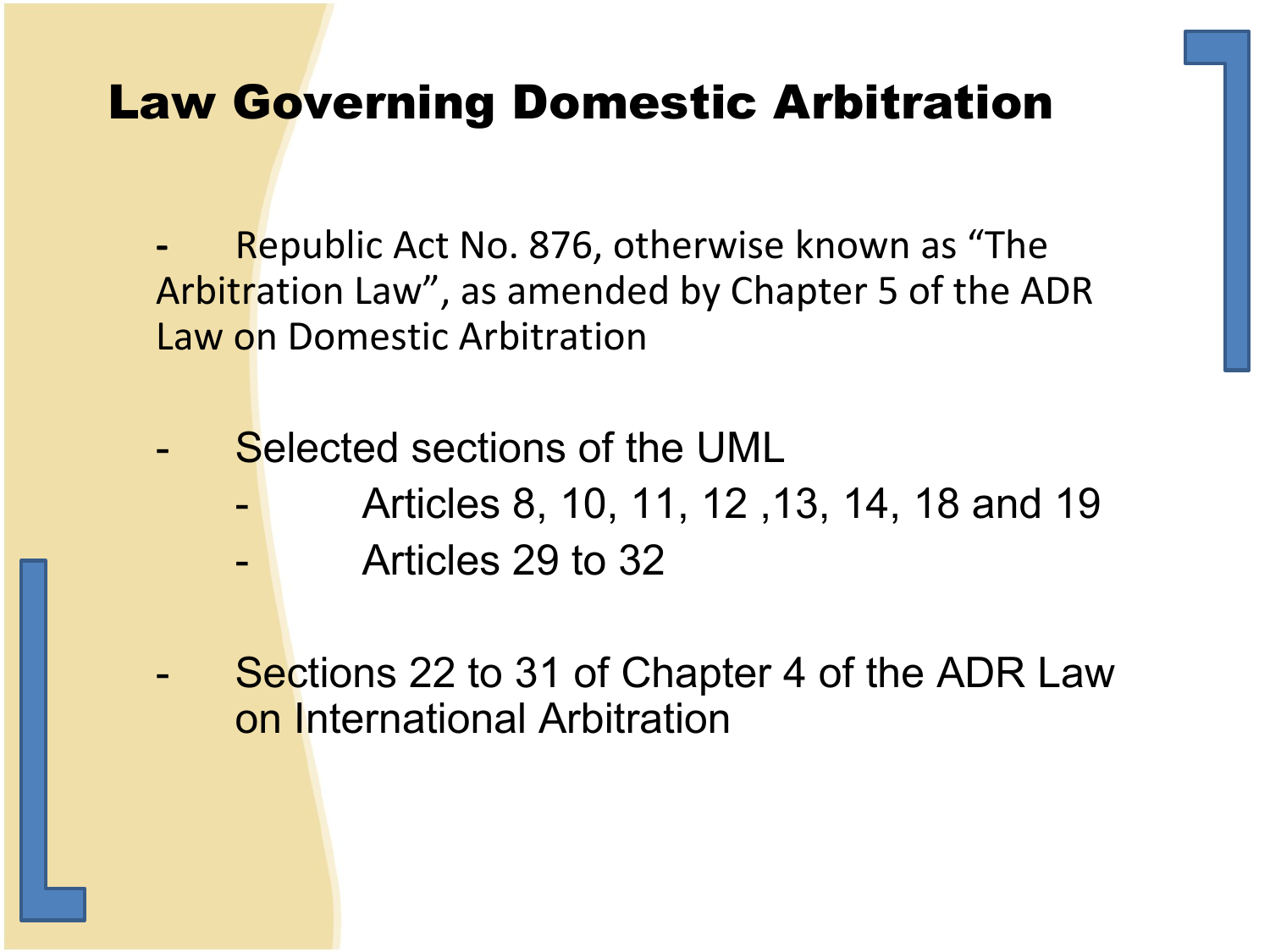# CONSTRUCTION ARBITRATION

**"**The arbitration of construction disputes shall be governed by Executive Order No. 1008, otherwise known as the Construction Industry Arbitration Law." (R.A. 9285, Sec. 34)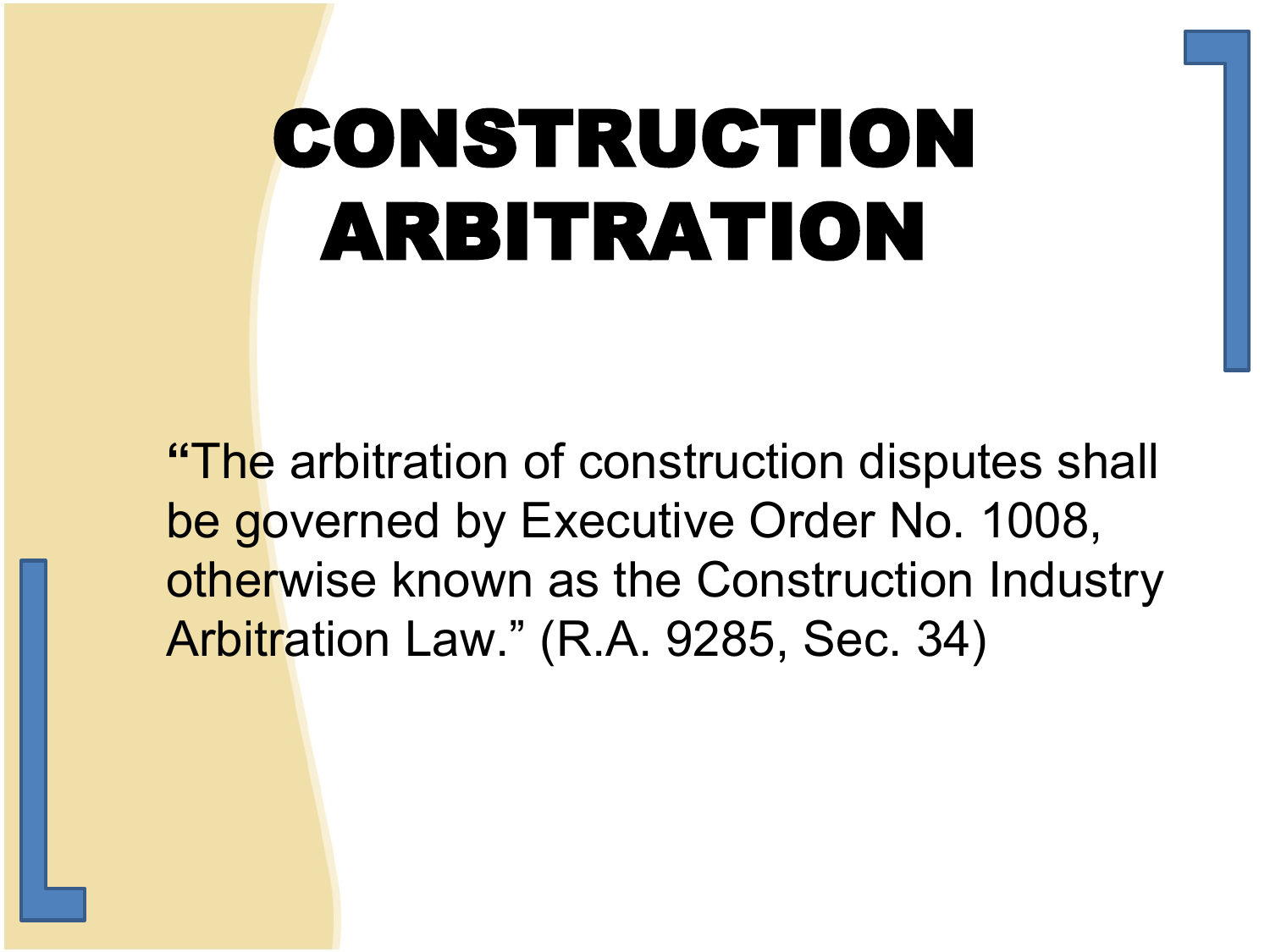**"**Construction disputes which fall within the original and exclusive jurisdiction of the Construction Industry Arbitration Commission (the "Commission") shall include those between or among parties to, or who are otherwise bound by, an arbitration agreement, directly or by reference whether such parties are project owner, contractor, subcontractor, quantity surveyor, bondsman or issuer of an insurance policy in a construction project.

The Commission shall continue to exercise original and exclusive jurisdiction over construction disputes although the arbitration is "commercial" pursuant to Section 21 of this Act." (R.A. 9285, Sec. 35)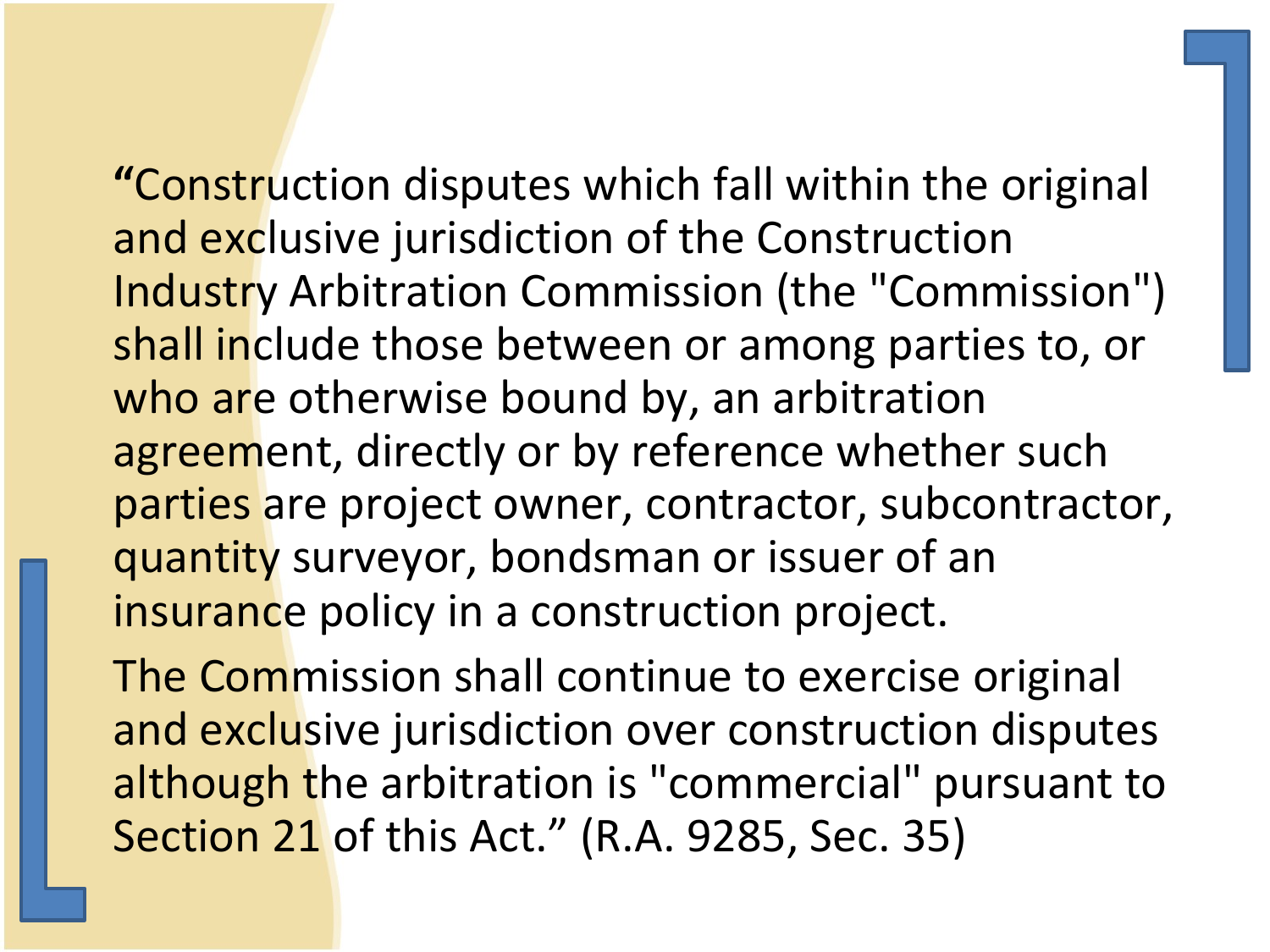# OTHER ADR FORMS

"**EARLY NEUTRAL EVALUATION**" means an ADR process wherein parties and their lawyers are brought together early in a pre-trial phase to present summaries of their cases and receive a nonbinding assessment by an experienced, neutral person, with expertise in the subject in the substance of the dispute." (R.A. 9285, Sec. 3 [n])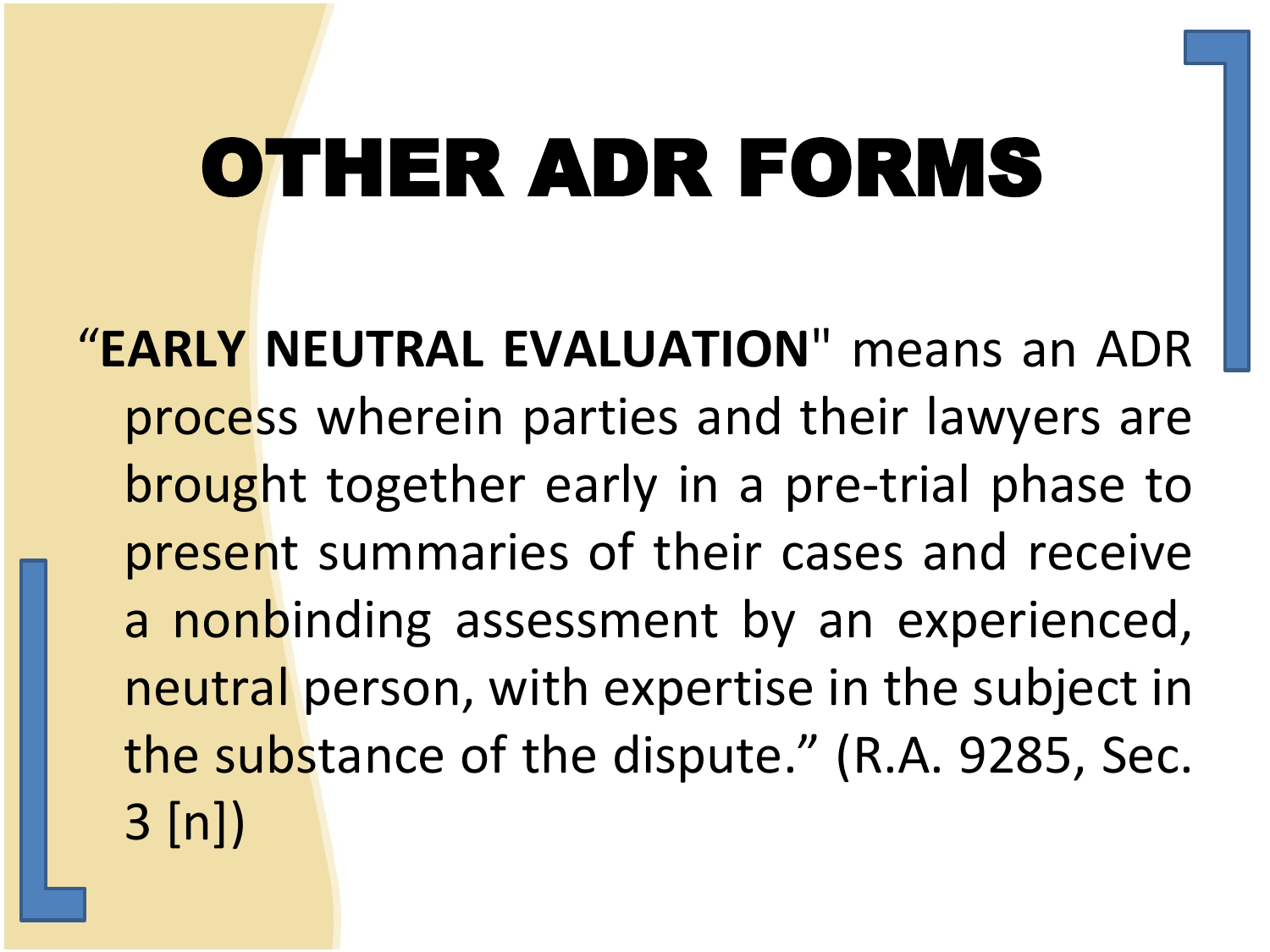"**MINI-TRIAL**" means a structured dispute resolution method in which the merits of a case are argued before a panel comprising senior decision makers with or without the presence of a neutral third person after which the parties seek a negotiated settlement." (R.A. 9285, Sec. 3 [u])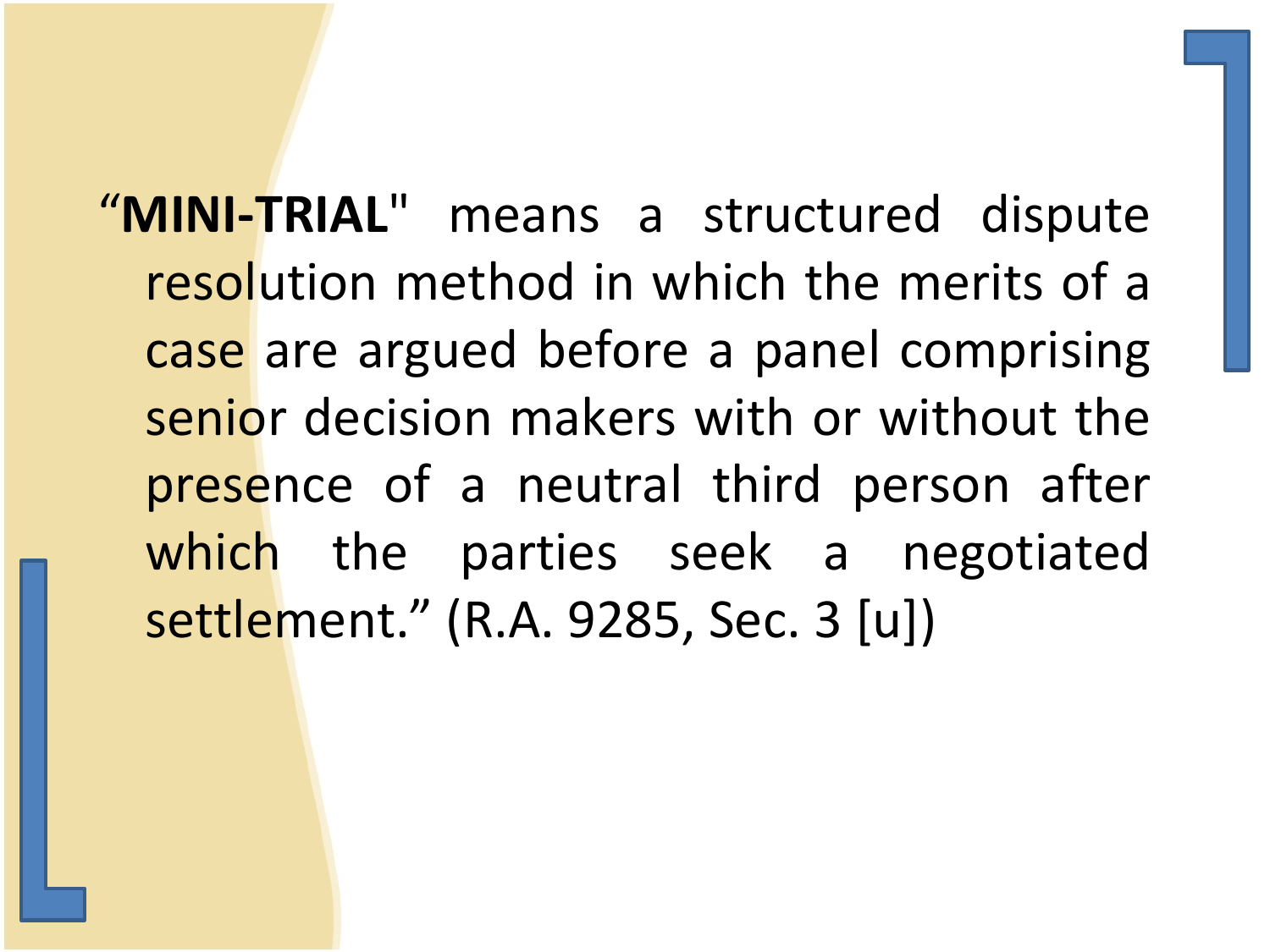### "**MEDIATION-ARBITRATION**" or Med-Arb is a step dispute resolution process involving both mediation and arbitration." (R.A. 9285, Sec. 3 [f])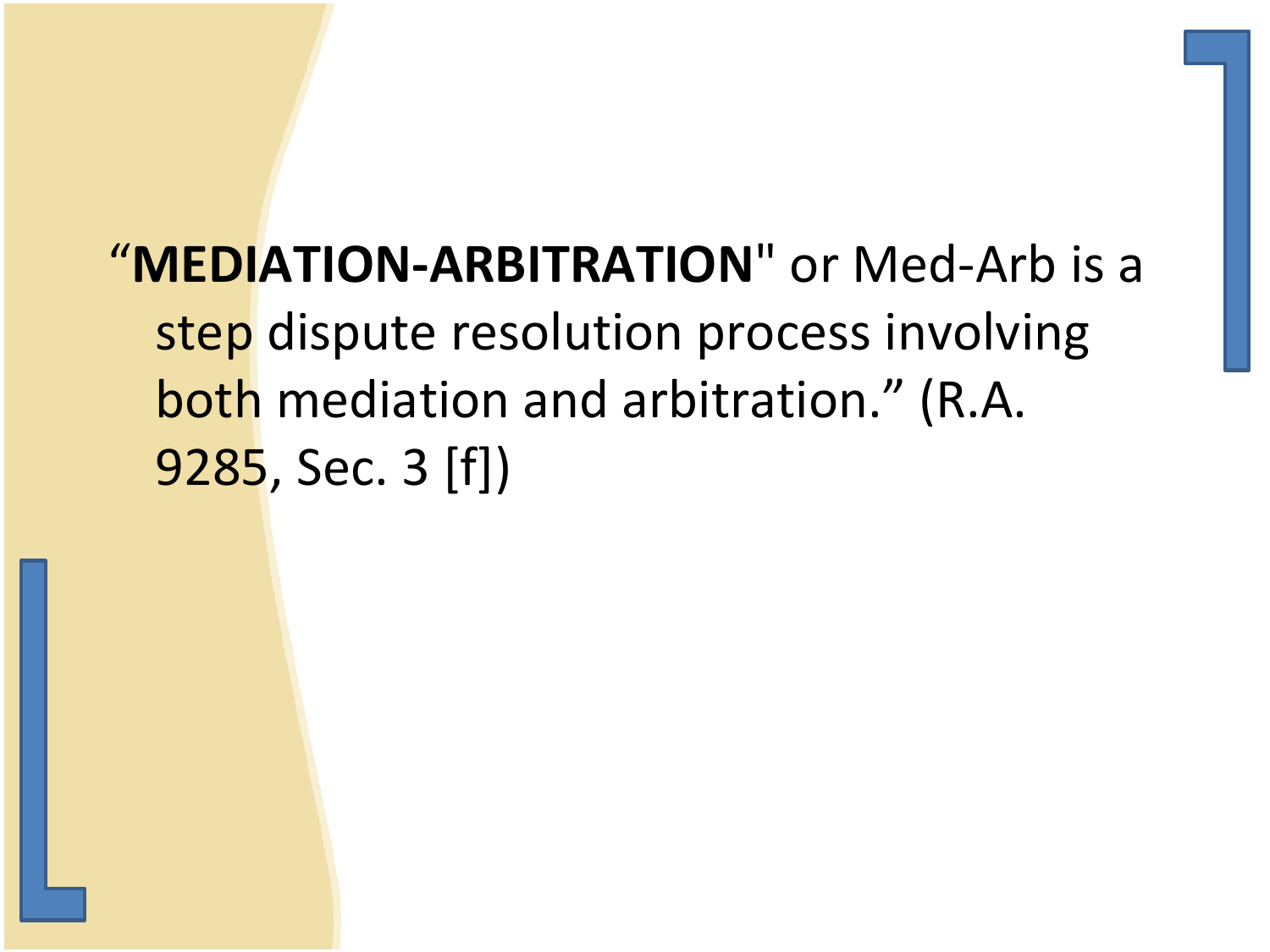- **2. Neutrality of Arbitrators**
- **3. Technical Expertise of Arbitrators**
- **4. Privacy and Confidentiality**
- **5. Speed of the Disposition**
- **6. Non-Formal and More Flexible Procedure**
- **7. Flexibility in the Choice of Law/s**
- **8. Better Enforcement of Arbitral Awards vs. Judicial Decisions**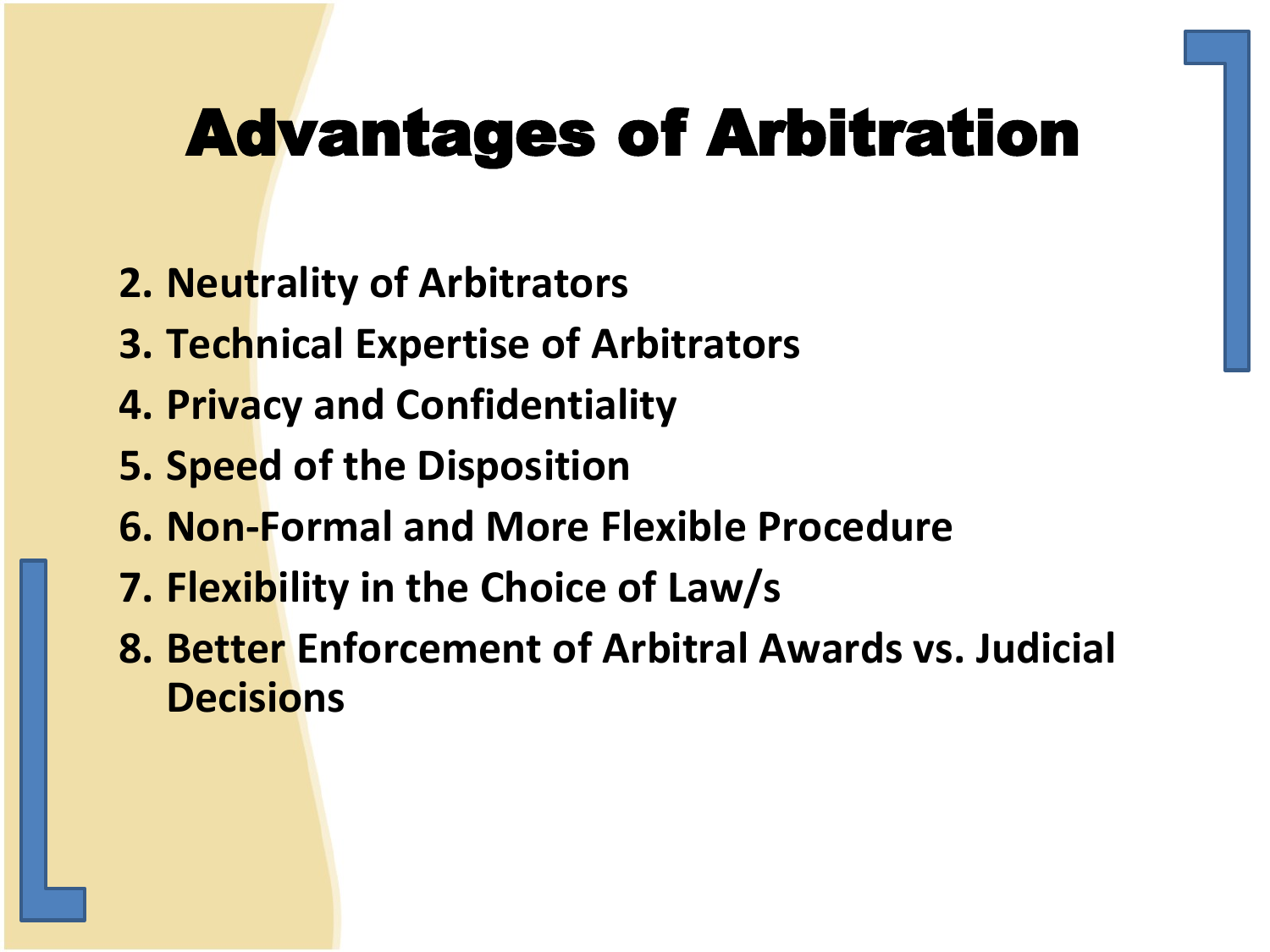#### **2. Neutrality**

- Fear of Patriotic or "Hometown" decisions
- Independent "Other National"
- Freedom of Choice
- Familiarity with UNCITRAL Model Law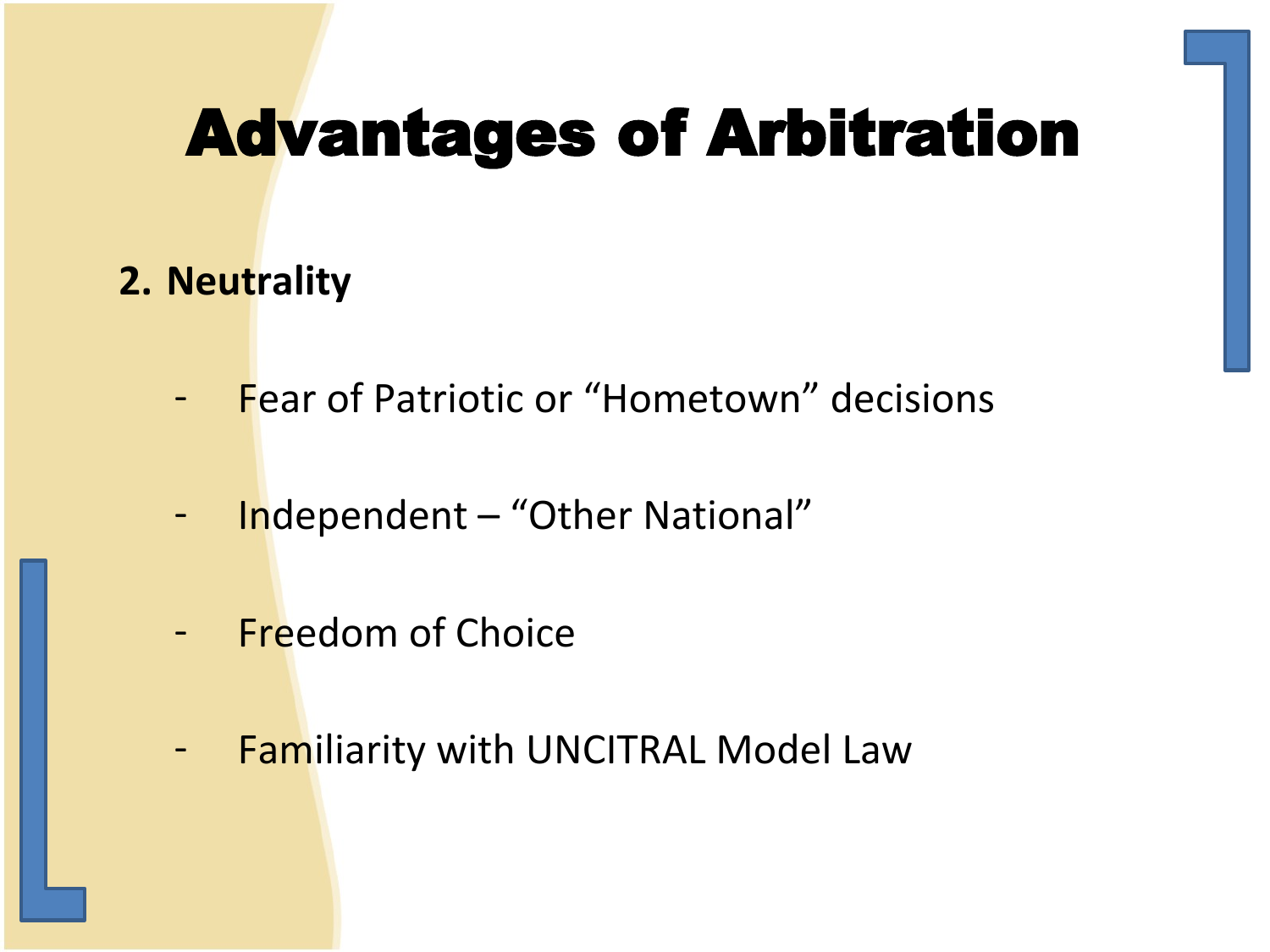#### **1. Technical Expertise of Arbitrators**

Selection is usually based on special knowledge or expertise of the arbitrator (s)

- a. No time is wasted in "educating" the arbitrators
- b. More focused and pro-active inquiry results
- c. In arbitral tribunals  $-$  3 heads are better than 1.
	- i. Synergy is engendered by multi-disciplinary and differing approaches and perspectives of arbitrators

ii. **Efficient division of labor is generated along** lines of each arbitrator's specialization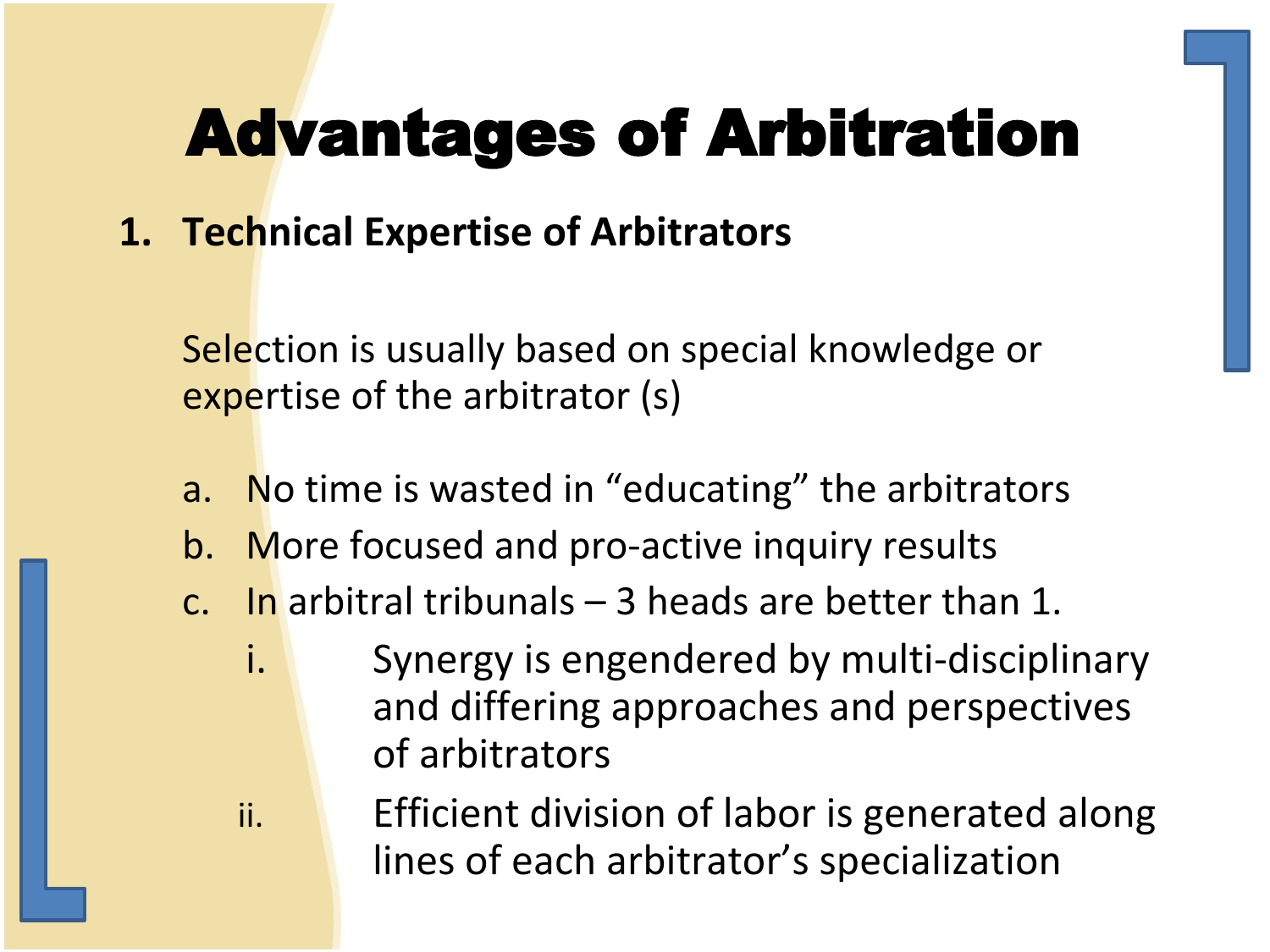#### **2. Privacy and Confidentiality**

- **-** Privacy is invariably insured by limiting the proceedings to the parties, their representatives and witnesses
- **-** Confidentiality
- **-** Protective orders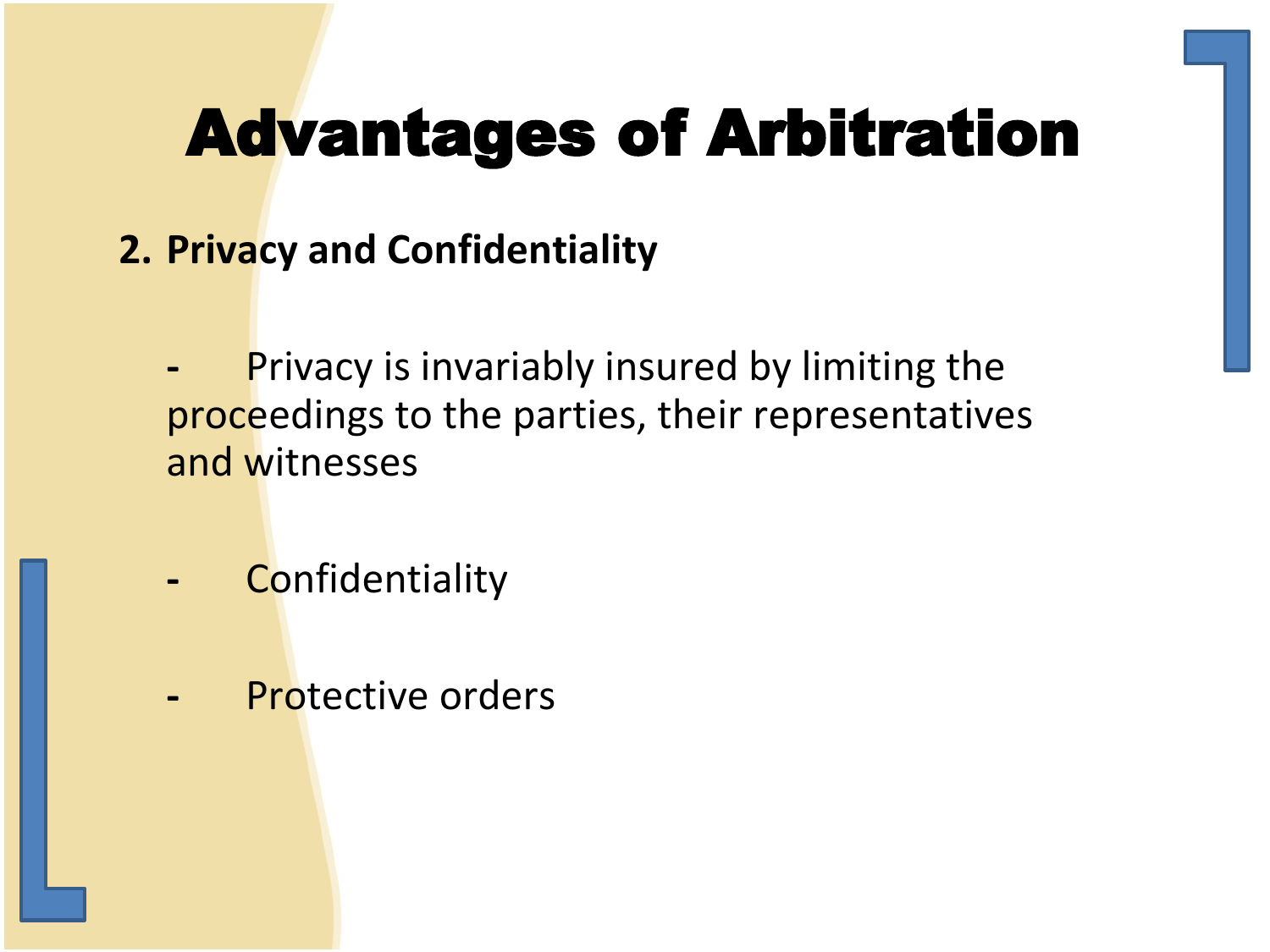### Advantages of Arbitration **Confidentiality of Arbitration Proceedings**

**"**The arbitration proceedings, including the records, evidence and the arbitral award, shall be considered confidential and shall not be published except (1) with the consent of the parties, or (2) for the limited purpose of disclosing to the court of relevant documents in cases where resort to the court is allowed herein. Provided, however, that the court in which the action or the appeal is pending may issue a protective order to prevent or prohibit disclosure of documents or information containing secret processes, developments, research and other information where it is shown that the applicant shall be materially prejudiced by an authorized disclosure thereof." (R.A. 9285, Section 23)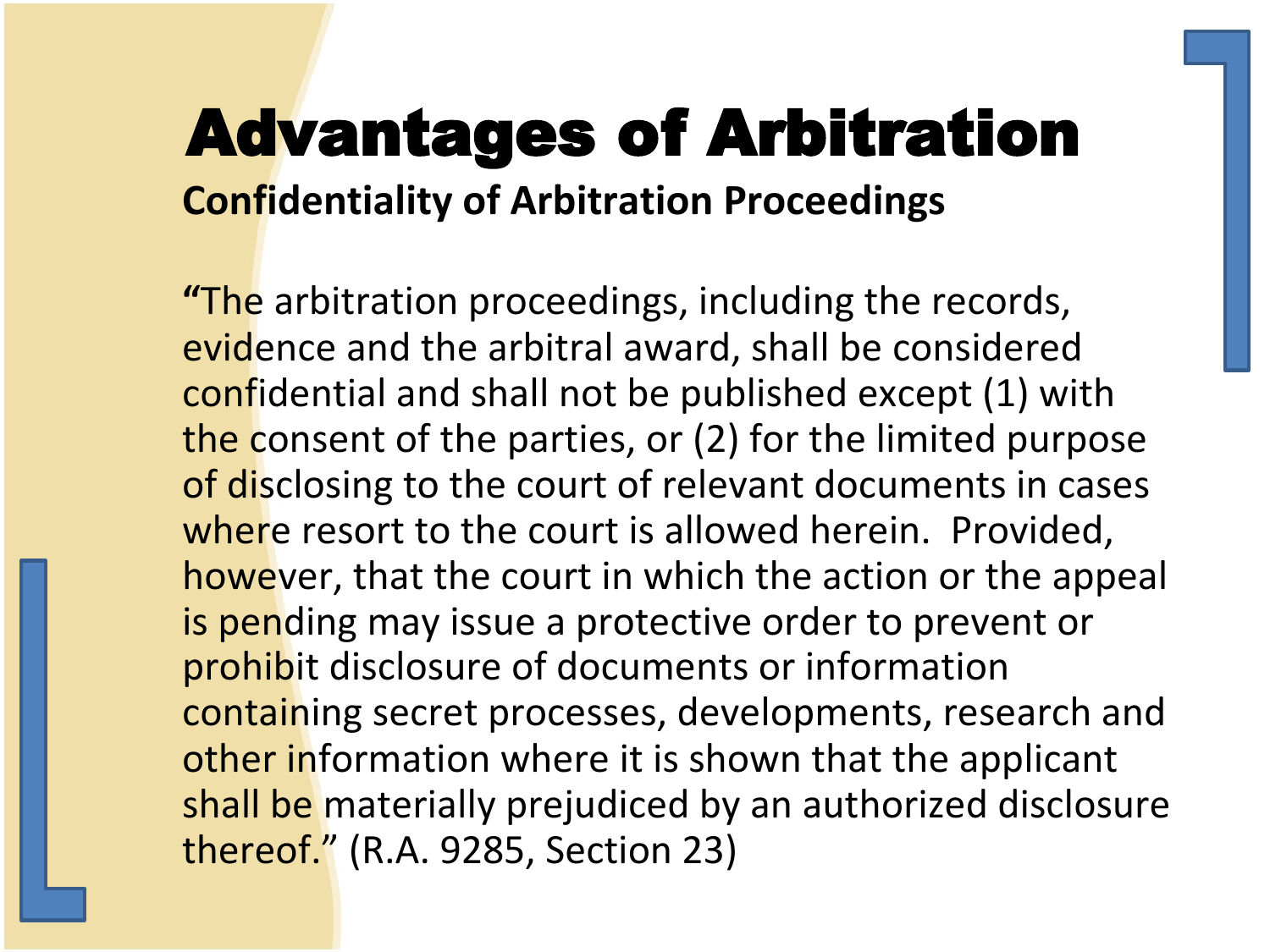#### **2. Speed of the Disposition**

#### D. Due principally to

- i. **Expertise of Arbitrators**
- ii. Non-Formal and More Flexible Procedures
- iii. No clogged dockets
- iv. Good case management in Institutional/Administered Arbitration (vs. *Ad Hoc* Proceedings)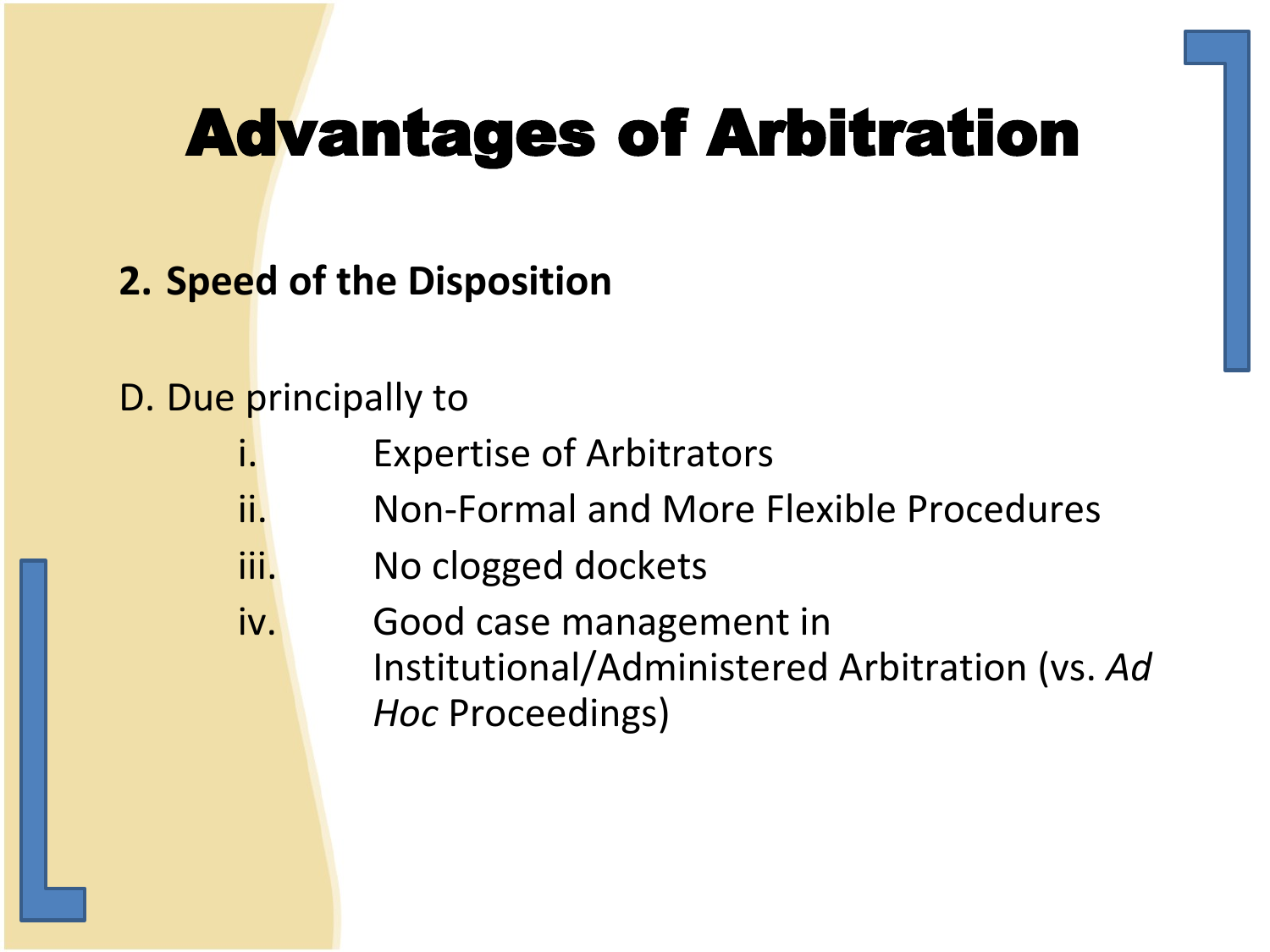- B. Non-availability of Protracted Pre-Trial Discovery Procedures
	- i. Waiver of Judicial Procedures
	- ii. Check Applicable Rules/Law on Available/Limited Modes
	- iii. Arbitrator's Discretion/Sanctions
		- Lack of Coercive Power
		- Voluntary Compliance/Adverse Inference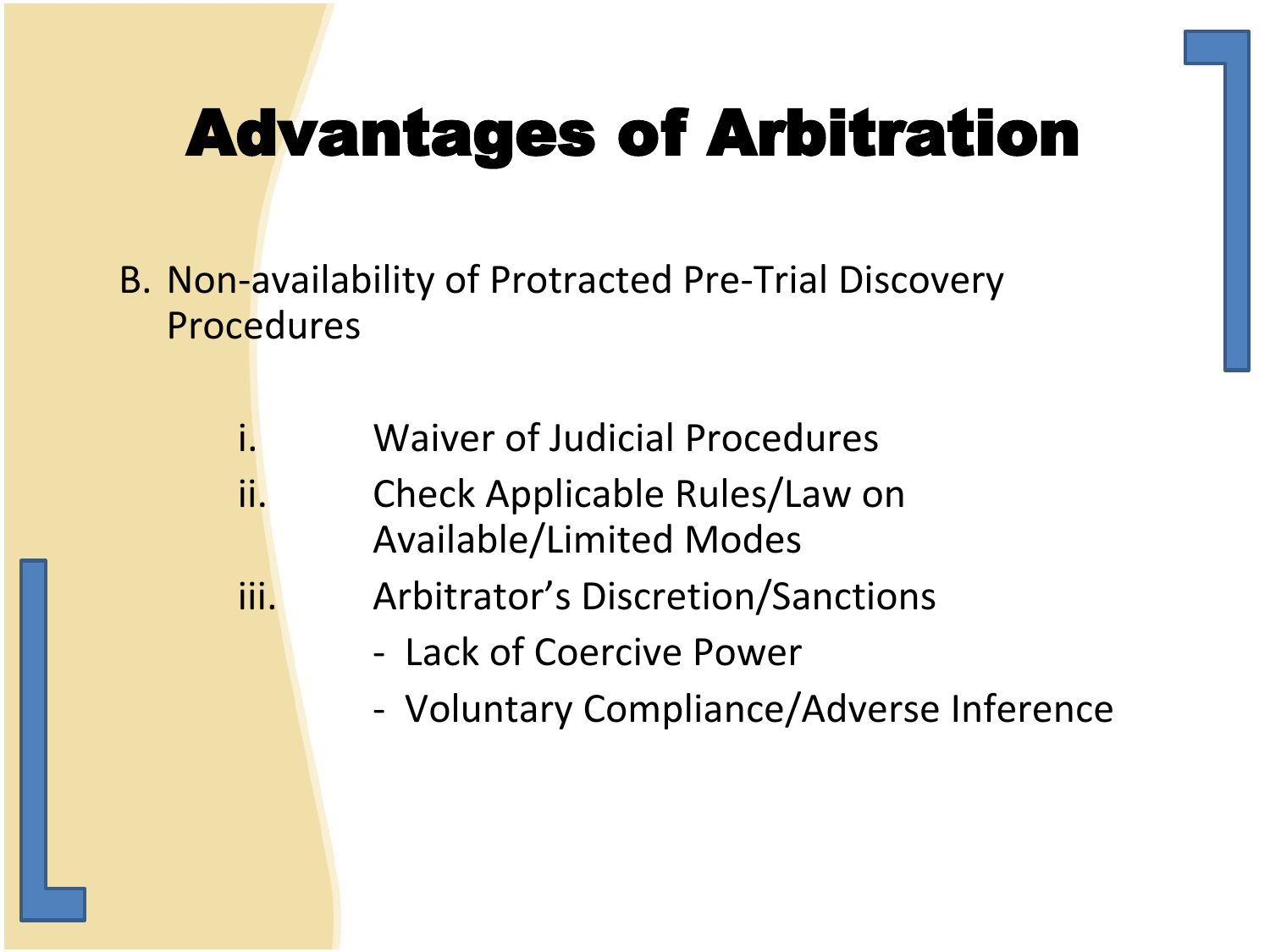- **2. Non-Formal and More Flexible Procedure**
	- Not bound by the technical rules of procedure/rules of evidence
	- Parties shall be treated with equality and each party shall be given a full opportunity of presenting his case. (UML, Article 18)
	- **Example: Witness Conferencing**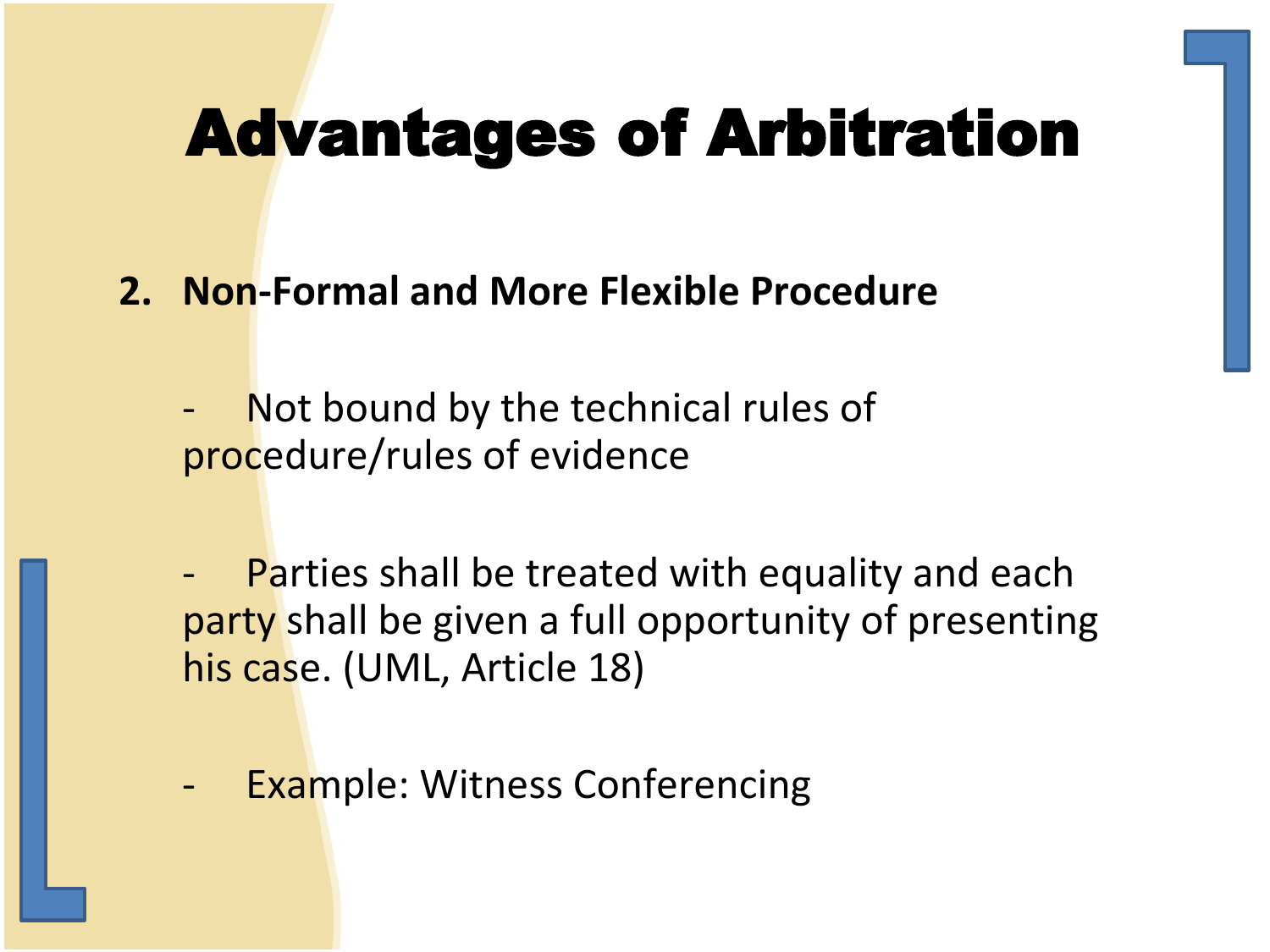"**Witness Conferencing**" or "**Round-table hearing**" involves:

Witnesses for both parties (for a particular issue) are required to be present and exchange testimony

In response to a specific question on a disputed issue, the arbitrator will allow the witnesses to exchange testimony (giving each party equal time and opportunity to do so) until he is satisfied that both parties have sufficiently stated their opposing views/evidence on said issue.

The lawyers will conduct their examination, crossexamination, re-direct, and re-cross after arbitrators have finished their clarification.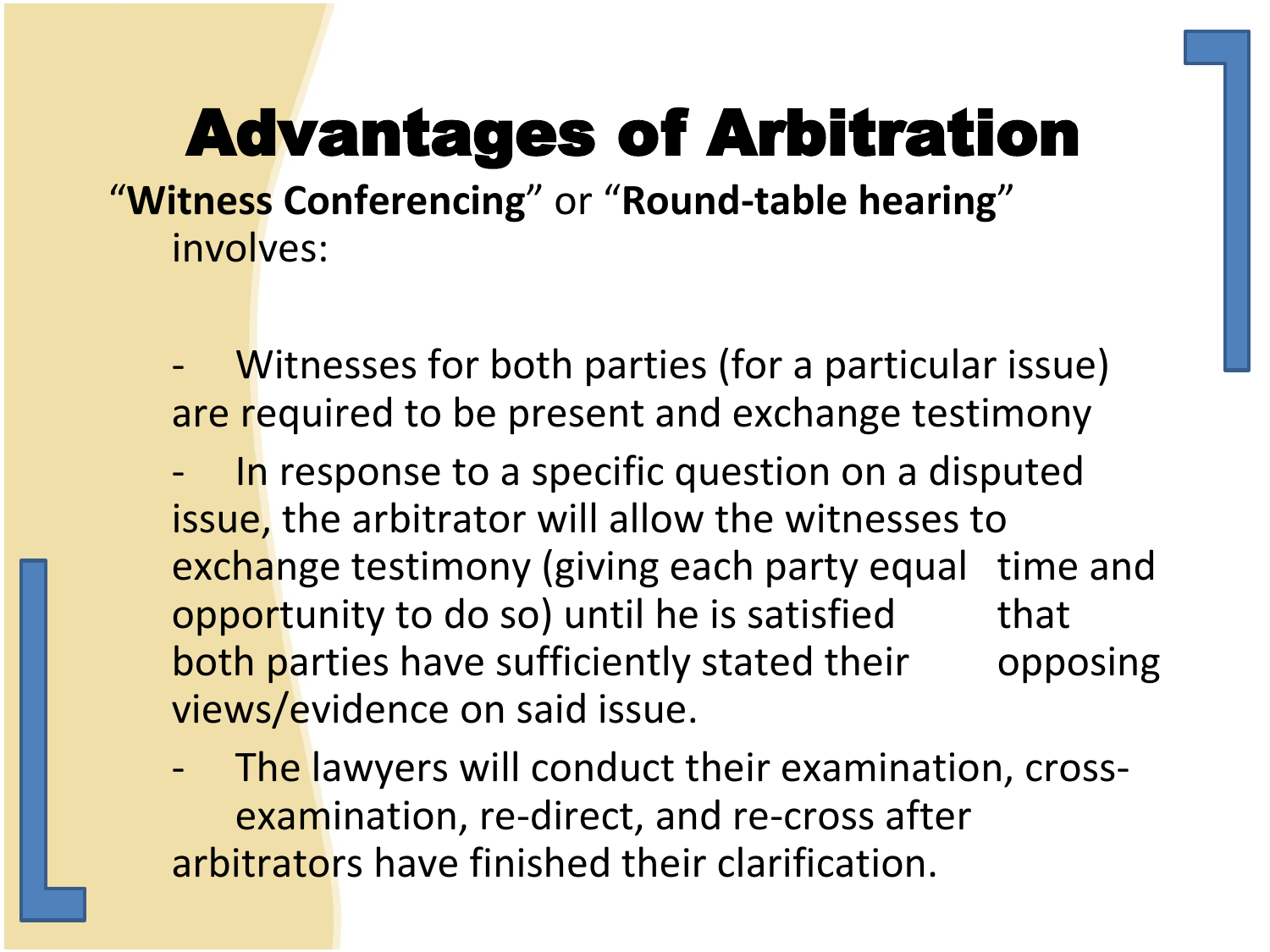### **6. Flexibility in the Choice of Law/s**

- Law of the place ("seat") of arbitration; aka the Lex *Arbitri* or Curial law
- **Procedural law of the place of arbitration**
- Governing Law: The "proper law" of the contract governing substantive issue, merits
- Law governing enforcement of the Award
	- New York Convention
	- Bilateral, multi-lateral treaties
		- civil procedure law, arbitration law of the place of enforcement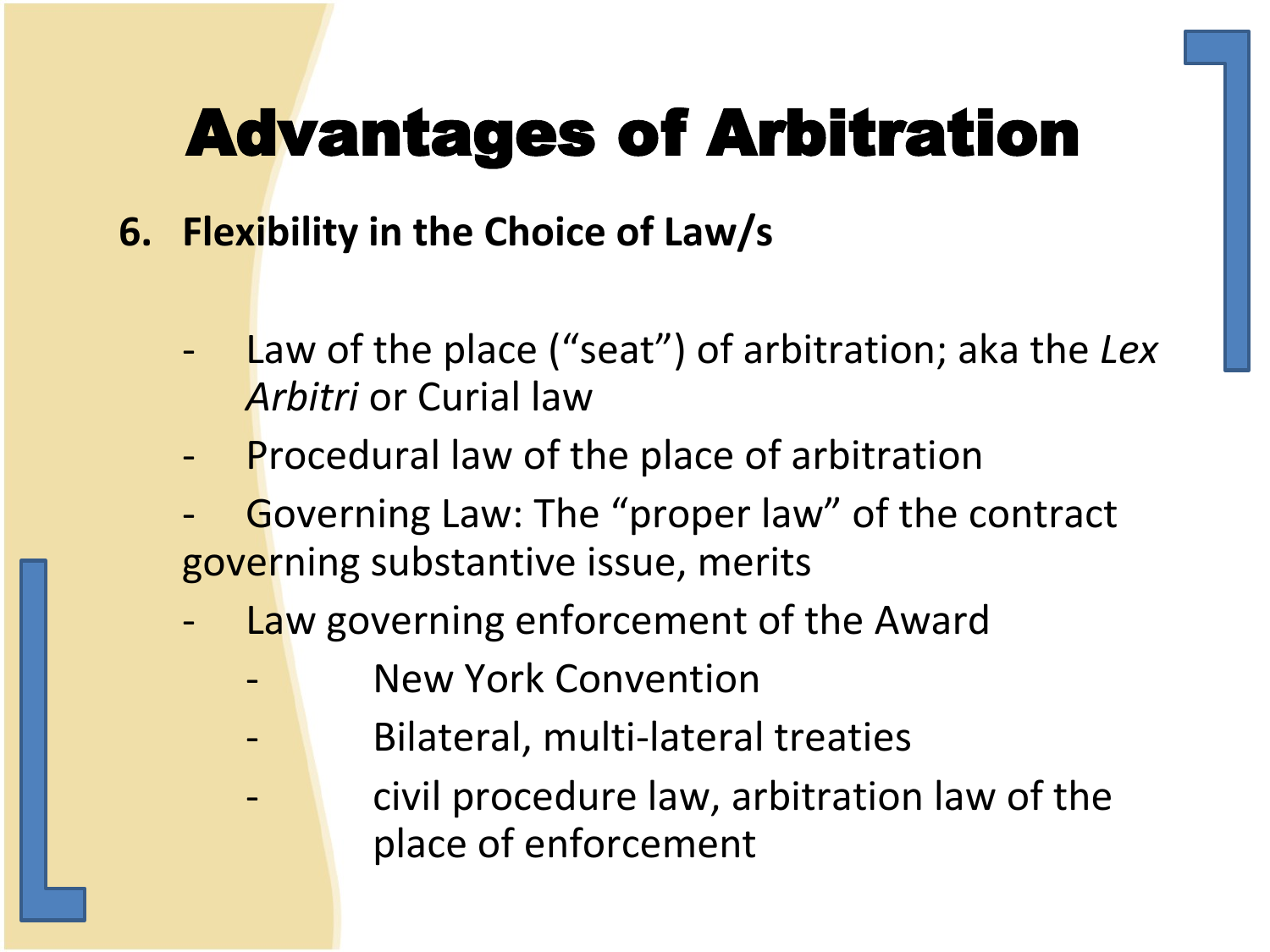- Law governing the Arbitration agreement
	- arbitrability. Is the subject matter one which can be arbitrated, e.g. anti-trust claims, divorce, etc.?
- Law governing the capacity of the parties to enter into agreements to arbitrate (restriction imposed by domestic law)
	- state agencies
		- age of party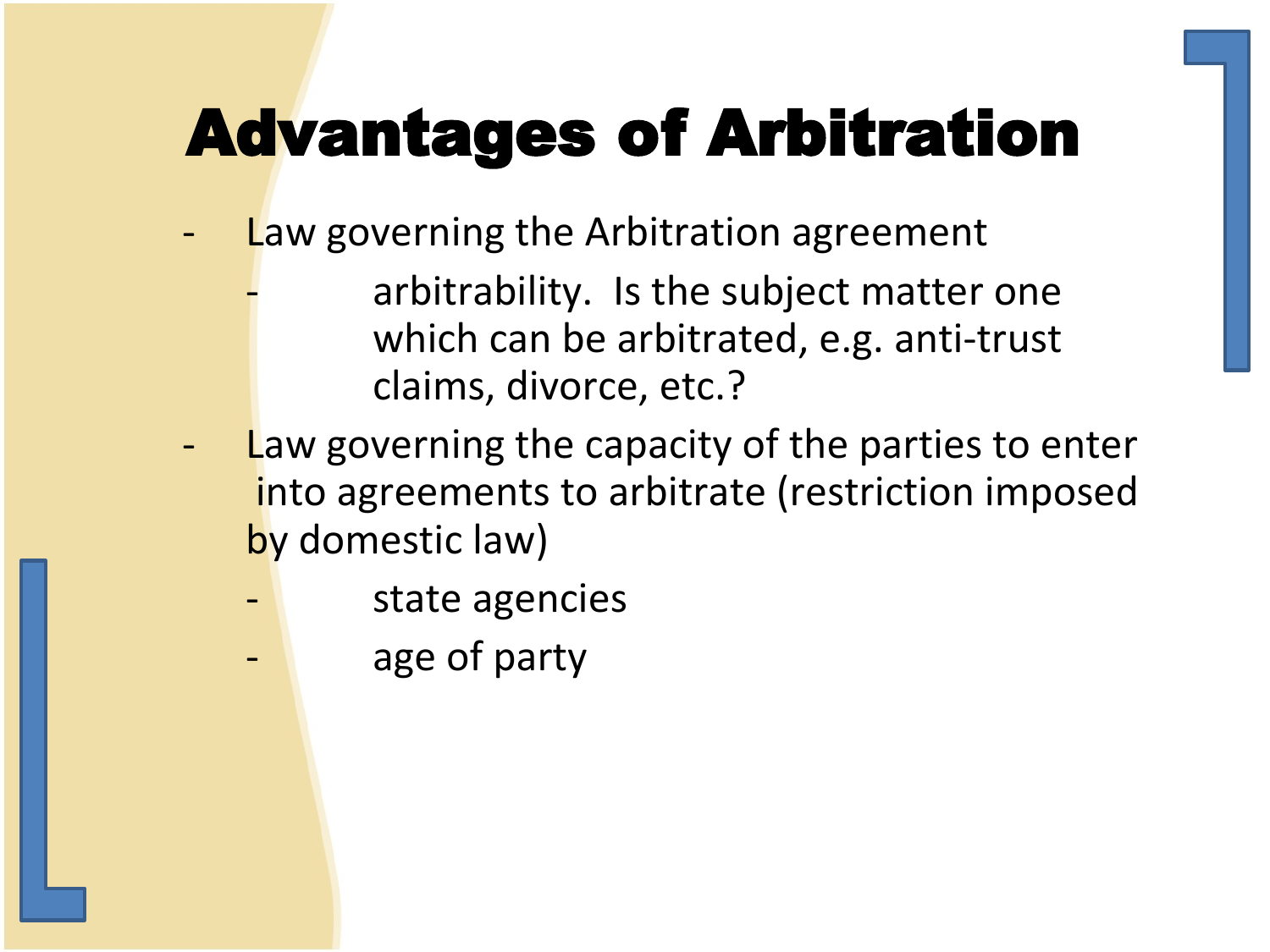- **7. Better Enforcement of Arbitral Awards vs. Judicial Decisions**
	- A. New York Convention of 1958
		- Reservations on Reciprocity and Commercial **Issues**

Limited Grounds for Refusal

1. By Challenging Party: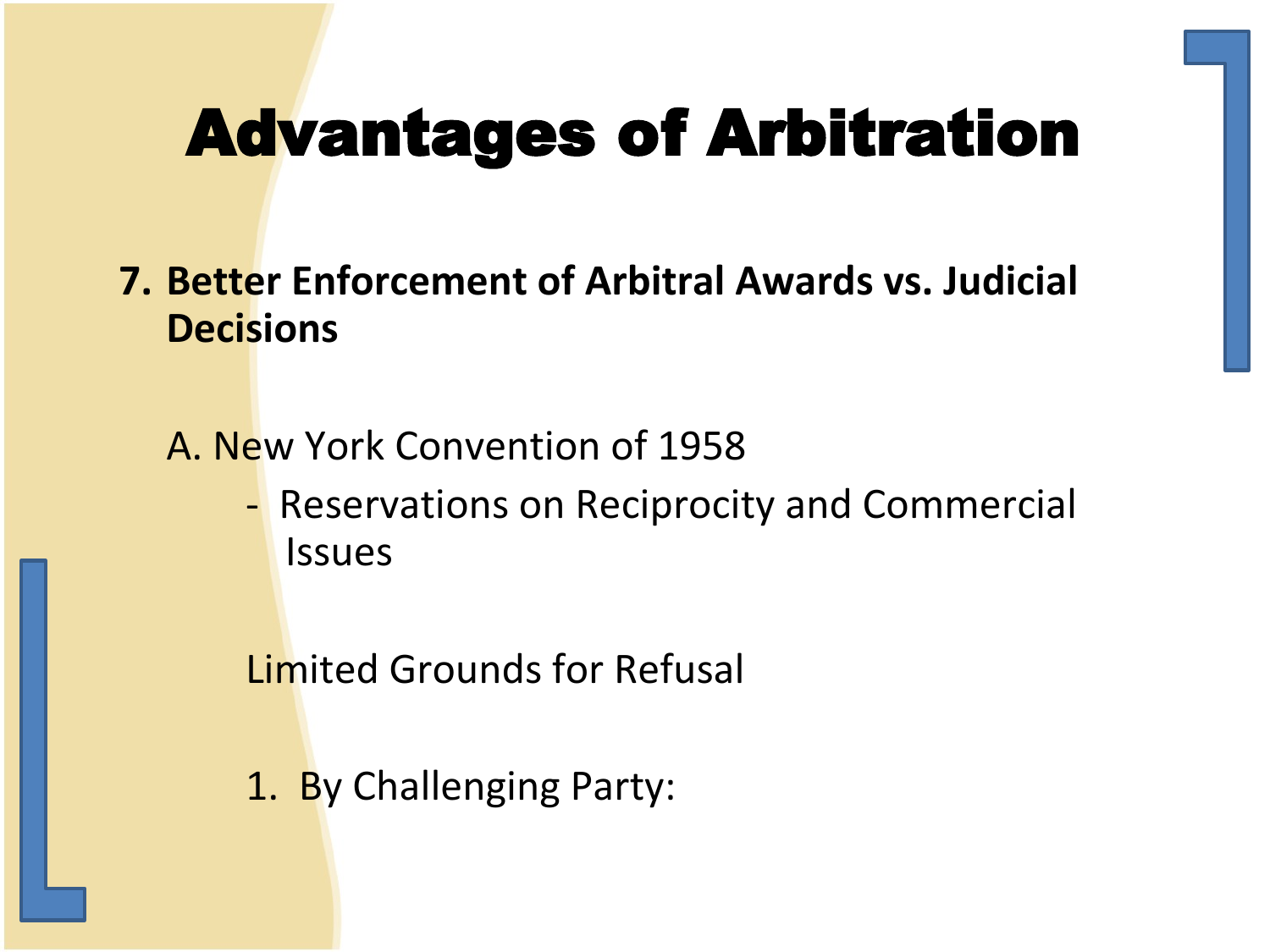- i. Incapacity of a Party to, and Invalidity of, Arbitration Agreement
- i. No proper notice/Inability to present case
- ii. Beyond Scope of Arbitration Agreement
- iv. Composition of Arbitral Tribunal not in accord with Agreement/Law of Place of Arbitration
- v. Award not yet binding or final
- 2. By Court of Enforcement Forum
	- i. Non-arbitrable matters
	- ii. Contrary to Public Policy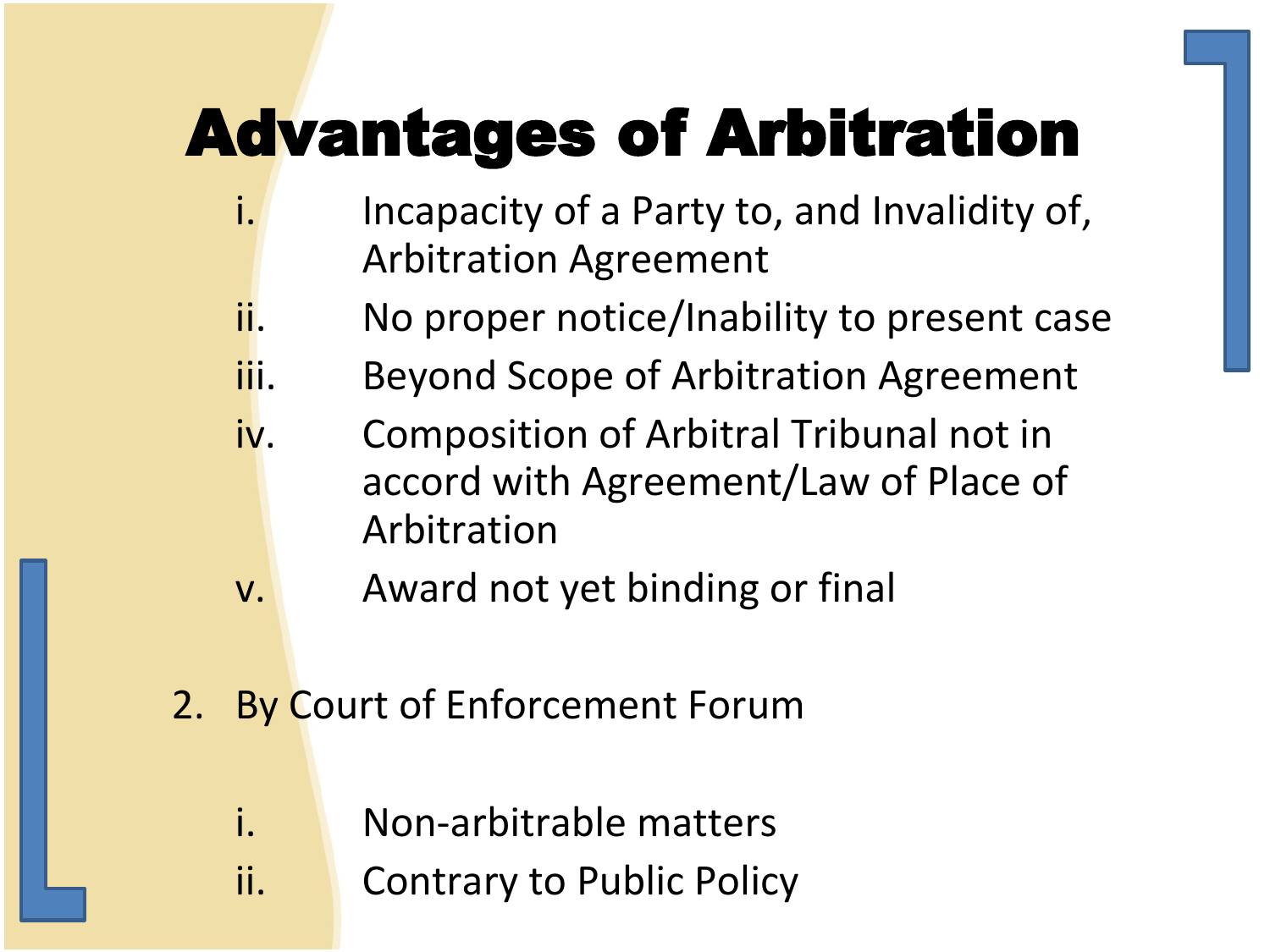B. There is no equivalent International Convention on the Enforcement of Judicial decisions similar to the NY Convention. In the Philippines, a foreign judgment is merely a "presumptive evidence of a right as between the parties" and "may be repelled by evidence of a want of jurisdiction, want of notice to the party, collusion, fraud or clear mistake of law or fact".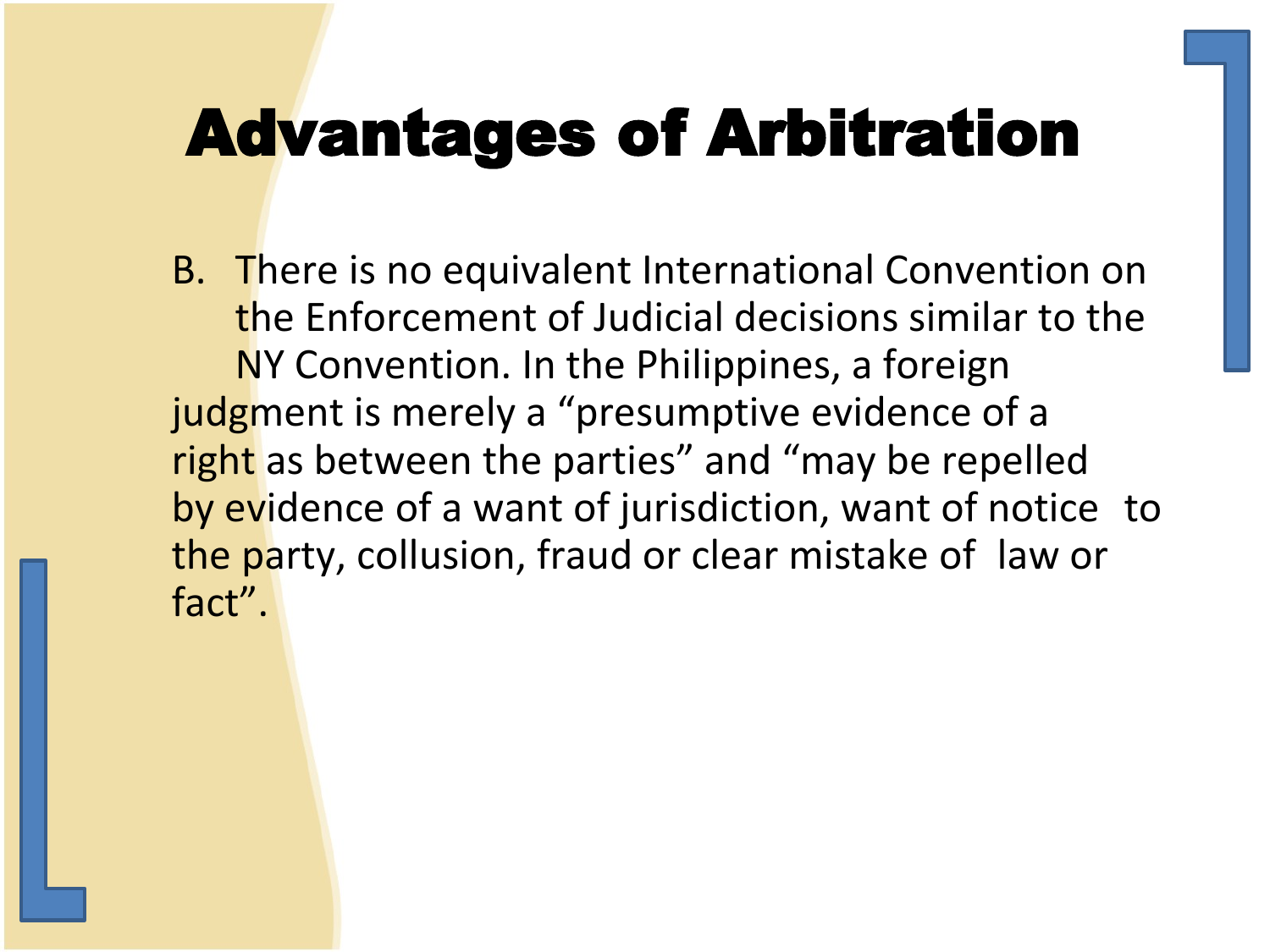C. The court shall in no case substitute its own judgment for that of the arbitral tribunal. See *Asset Privatization Trust v. Court of Appeals*, 300 SCRA 579 (1998) where the Court ruled that courts "will not review the findings of law and fact contained in an award, and will not undertake to substitute their judgment for that of the arbitrators, since any other rule would make an award the commencement, not the end, of litigation. Errors of law and fact, or an erroneous decision on matters submitted to the judgment of the arbitrators, are insufficient to invalidate an award fairly and honestly made." 300 SCRA at 601-602.